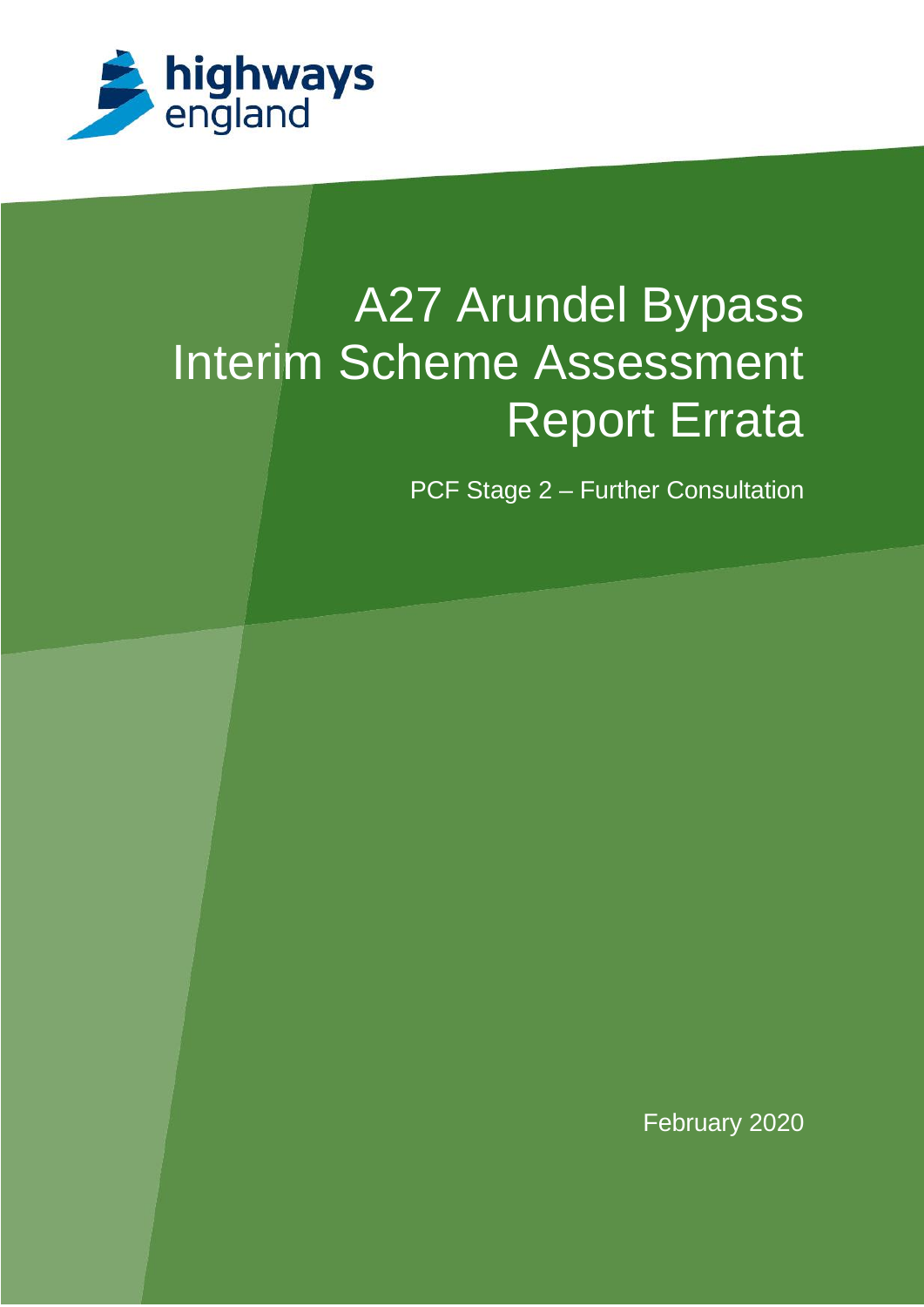

# **Interim Scheme Assessment Report Errata, February 2020 A27 Arundel Bypass PCF Stage 2 – Further Consultation**

# **CONTENTS**

| 1. |      |                                                                                       |  |
|----|------|---------------------------------------------------------------------------------------|--|
| 2. |      |                                                                                       |  |
|    |      |                                                                                       |  |
|    | 2.1. |                                                                                       |  |
|    | 2.2. |                                                                                       |  |
|    | 2.3. |                                                                                       |  |
|    | 2.4. |                                                                                       |  |
|    | 2.5. | Interim Scheme Assessment Report Chapter 12: Summary of the Environmental Assessment7 |  |
|    | 2.6. | Interim SAR Appendix F: Appraisal Summary Tables (ASTs) - Noise and Vibration23       |  |
|    | 2.7. | Interim SAR Appendix F: Appraisal Summary Tables (ASTs) - Cultural Heritage 26        |  |
|    | 2.8. | Interim SAR Appendix F: Appraisal Summary Tables (ASTs) - Water Environment30         |  |
|    | 2.9. |                                                                                       |  |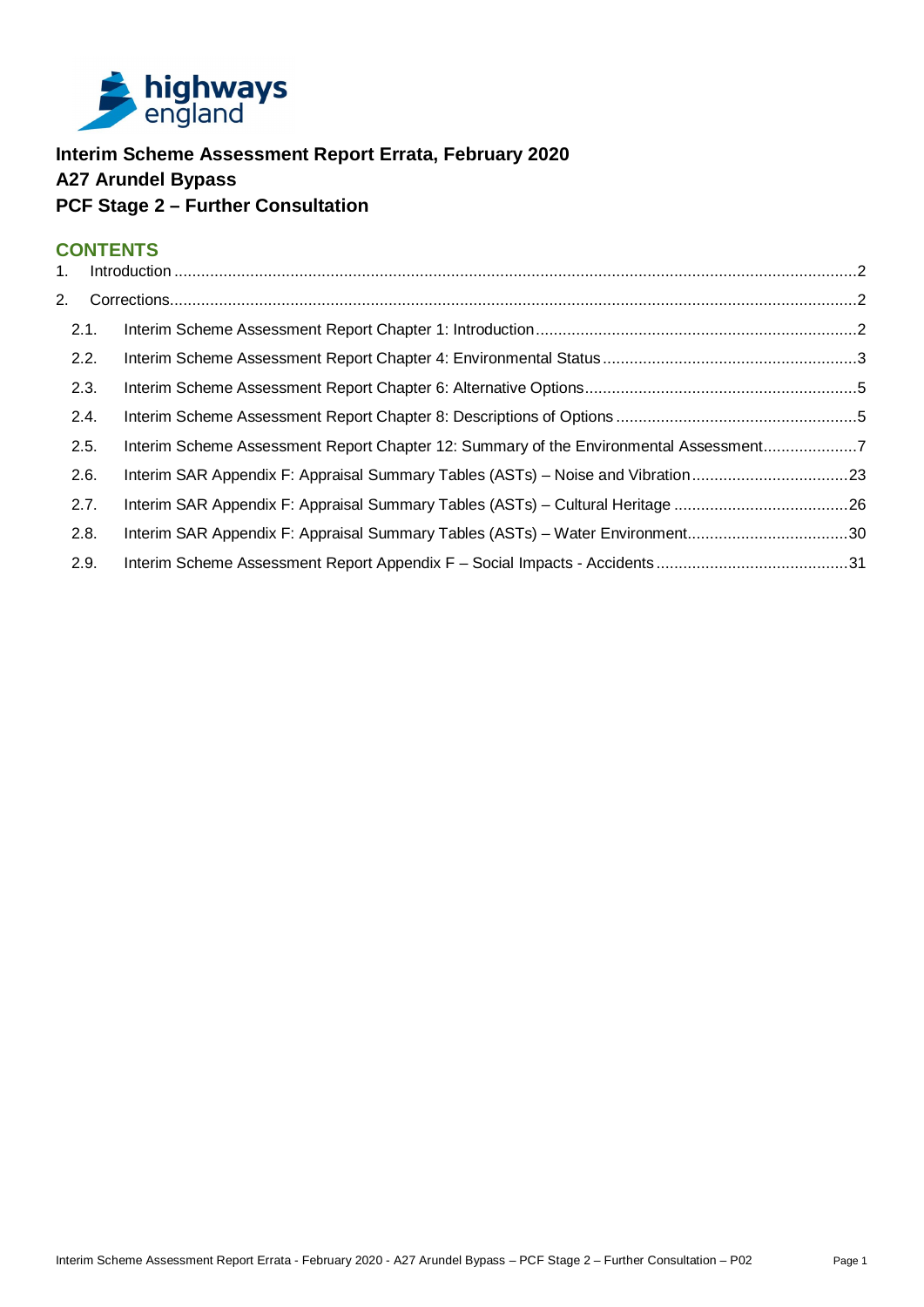

# **1. INTRODUCTION**

The purpose of this note is to summarise a set of corrections to the Interim Scheme Assessment Report (SAR) dated August 2019 which formed part of material available at the 2019 Public Consultation.

In each case, this note sets out the existing text in the Interim SAR requiring correction (labelled as 'Existing Text') and below it, the corrected text (labelled as 'Amended Text'). All changes required to be made in the Amended Text are shown in red text. Text that is to be removed from the Existing Text is struck-out.

The errata presented herein are intended to be read in conjunction with the published consultation documents provided on Highways England's A27 Arundel Bypass website (https://highwaysengland.co.uk/projects/a27-arundelimprovement/).

The corrections presented in this note do not affect the assessments undertaken for the purposes of the Interim SAR as the vast majority are relatively minor technical corrections. There are some changes that make corrections to the level of significance of effect reported on a particular topic. In general, these corrections relate to specific element of an environmental topic, for a specific Scheme option. As such, it is unlikely that the validity of any comments made as part of the consultation would be materially impacted.

No attachments are included in this note.

# **2. CORRECTIONS**

## **2.1. Interim Scheme Assessment Report Chapter 1: Introduction**

#### **Erratum 1**

| <b>Section</b>       | Paragraph / Table | Location              |
|----------------------|-------------------|-----------------------|
| - 1- 2               | 1.2.1.5           | <b>Final Sentence</b> |
| li Esclania al Escon |                   |                       |

## **Existing Text**

The congestion caused by the lack of capacity on the A27 through Arundel results in delays for traffic. This is demonstrated by comparing journey times in peak periods to off peak periods (see Chapter 5 and 9 for further details). The worst delays in the AM peak are in the westbound direction when journey times are up to 1 minute longer. This is forecast to increase by over 3 minutes by 2041. In the eastbound direction delays are worst in the PM period when journey times are up to 6 minutes longer. This is forecast to increase by over 6 minutes by 2041.

#### **Amended Text**

The congestion caused by the lack of capacity on the A27 through Arundel results in delays for traffic. This is demonstrated by comparing journey times in peak periods to off peak periods (see Chapter 5 and 9 for further details). The worst delays in the AM peak are in the westbound direction when journey times are up to 1 minute longer. This is forecast to increase by over 3 minutes by 2041. In the eastbound direction delays are worst in the PM period when journey times are up to 6 minutes longer. This is forecast to increase by over 6 minutes by 2041.and these are forecast to remain over 6 minutes longer by 2041.

#### **Explanation**

This is a correction to a typographical error to accurately describe the forecast delays.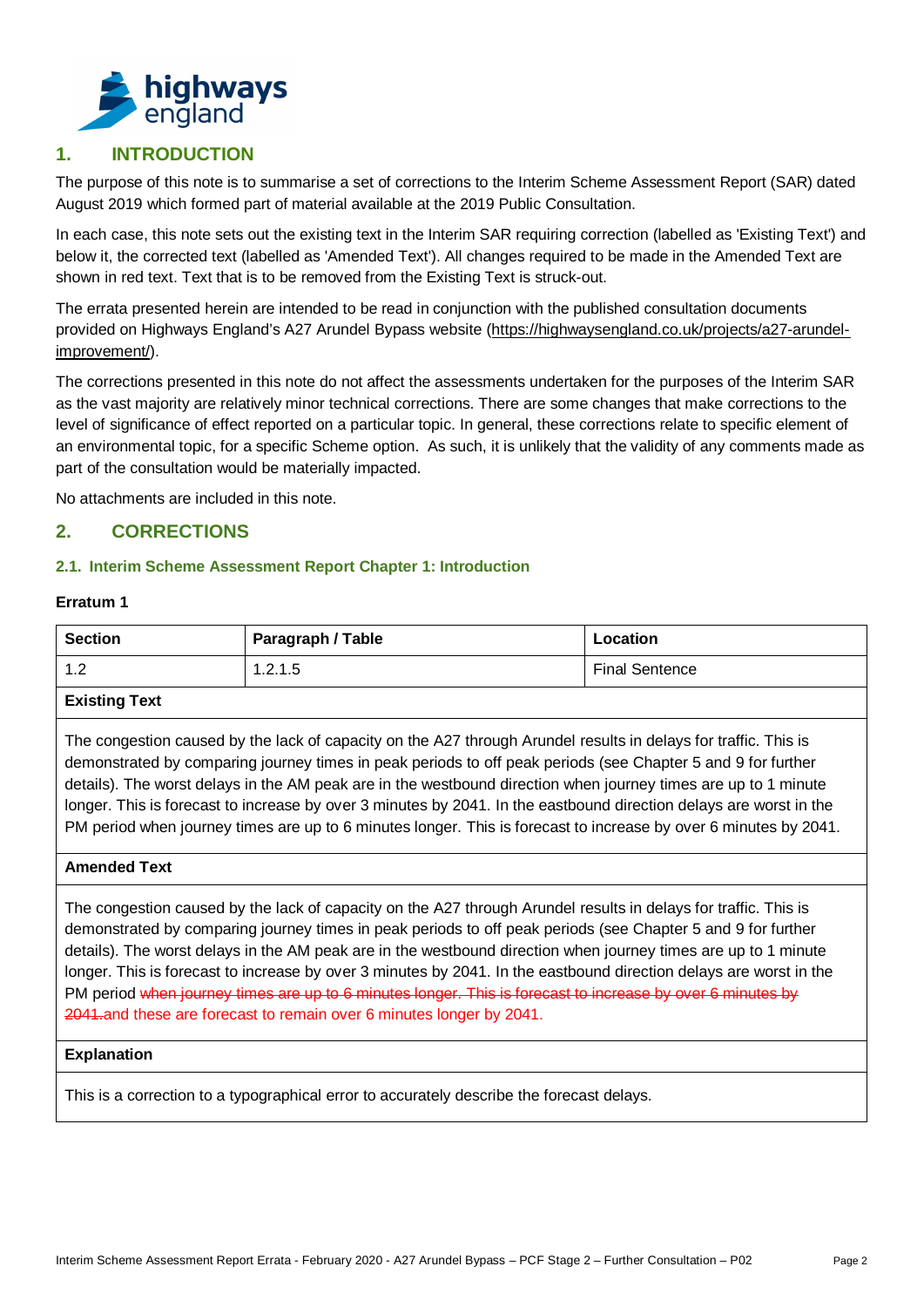

## **2.2. Interim Scheme Assessment Report Chapter 4: Environmental Status**

## **Erratum 1**

| <b>Section</b>                                                                                                                                                                                                                                                                                                                                                                                                                                                                                                                                                                                                                                                                                                                                                                                                                                                                           | Paragraph / Table | Location                   |  |  |
|------------------------------------------------------------------------------------------------------------------------------------------------------------------------------------------------------------------------------------------------------------------------------------------------------------------------------------------------------------------------------------------------------------------------------------------------------------------------------------------------------------------------------------------------------------------------------------------------------------------------------------------------------------------------------------------------------------------------------------------------------------------------------------------------------------------------------------------------------------------------------------------|-------------------|----------------------------|--|--|
| 4.3                                                                                                                                                                                                                                                                                                                                                                                                                                                                                                                                                                                                                                                                                                                                                                                                                                                                                      | 4.3.1.3           | <b>Baseline Conditions</b> |  |  |
| <b>Existing Text</b>                                                                                                                                                                                                                                                                                                                                                                                                                                                                                                                                                                                                                                                                                                                                                                                                                                                                     |                   |                            |  |  |
| A total of 387 heritage assets were identified as being present within the Inner and Wider Study Areas of the<br>Scheme. Of these, 325 are statutory designated: 6 Scheduled Monuments, 9 Grade I, 10 Grade II* and 300 Grade<br>II Listed Buildings, 1 Registered Park and Garden, 5 Conservation Areas.                                                                                                                                                                                                                                                                                                                                                                                                                                                                                                                                                                                |                   |                            |  |  |
| <b>Amended text</b>                                                                                                                                                                                                                                                                                                                                                                                                                                                                                                                                                                                                                                                                                                                                                                                                                                                                      |                   |                            |  |  |
| A total of 387-279 heritage assets were identified as being present within the Inner and Wider Study Areas of the<br>Scheme. Of these, 325 are statutory designated These comprise: 6 Scheduled Monuments, 5 9 Grade I, 8 40<br>Grade II* and 254 300 Grade II Listed Buildings, 1 Registered Park and Garden, 5 Conservation Areas.                                                                                                                                                                                                                                                                                                                                                                                                                                                                                                                                                     |                   |                            |  |  |
| <b>Explanation</b>                                                                                                                                                                                                                                                                                                                                                                                                                                                                                                                                                                                                                                                                                                                                                                                                                                                                       |                   |                            |  |  |
| The corrections to the number of designated heritage assets affected is set out in the corrected PCF Stage 2 EAR<br>Cultural Heritage chapter (Attachment 1 of the PCF Stage 2 EAR errata Feb 2020) reflect transcription errors from<br>material that was available from the consultation documents, such as the PCF Stage 2 EAR -Appendix 6-1<br>(Gazetteer) and accompanying figures (Figures 6-1 to 6-18). The errata above are the result of a transcription error<br>within a complex dataset. Whilst the erratum changes specific elements of this PCF Stage 2 (Options Selection)<br>assessment, they do not affect overall scoring and the conclusions. The erratum applies to all the supporting<br>documents, comprising the Consultation Brochure, the Interim Scheme Assessment Report (SAR), and the South<br>Downs National Park Special Qualities Assessment (SDNP SQA). |                   |                            |  |  |

#### **Erratum 2**

| <b>Section</b>       | Paragraph / Table | Location                   |
|----------------------|-------------------|----------------------------|
| 4.3                  | 4.3.1.4           | <b>Baseline Conditions</b> |
| <b>Existing Text</b> |                   |                            |

A total of 8 Archaeological Notification Areas, 3 Historic Landscapes and 51 non-designated assets lie within the Wider Study Areas. A list of Buildings or Structures of Character, or locally listed buildings has been compiled by Arun District Council, the majority of which are located in Arundel and Walberton, with smaller numbers in Tortington, Slindon, Lyminster and Binsted<sup>2</sup>.

#### **Amended text**

A total of 8 7 Archaeological Notification Areas, 3 Historic Landscapes and 54 over 50 non-designated assets lie within the Wider-Inner Study Areas. A list of Buildings or Structures of Character, or locally listed buildings has been compiled by Arun District Council, the majority of which are located in Arundel and Walberton, with smaller numbers in Tortington, Slindon, Lyminster and Binsted<sup>2</sup>. These are of lesser heritage significance and have not been assessed in this high level Stage 2 assessment.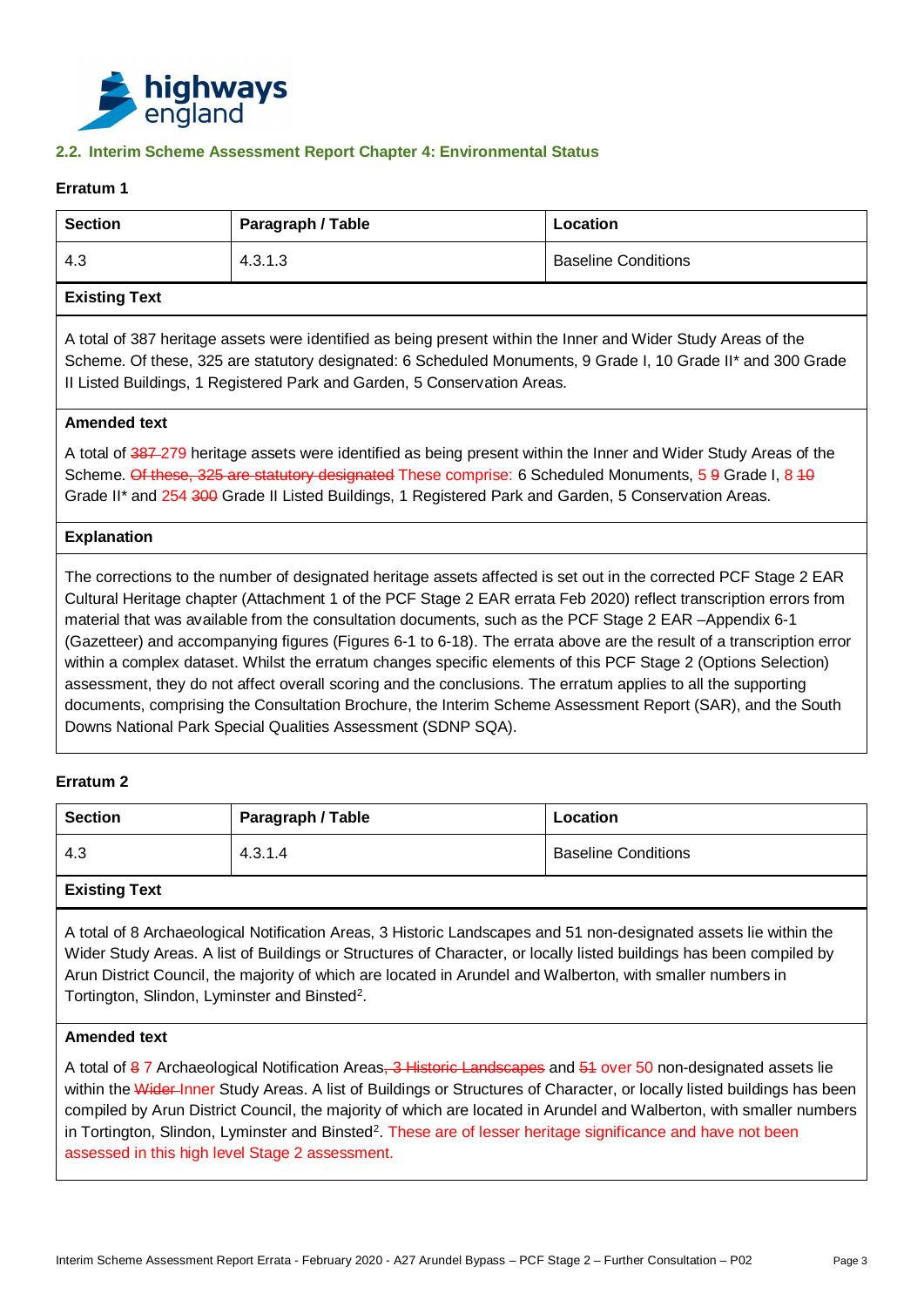

| <b>Section</b> | Paragraph / Table | Location                   |
|----------------|-------------------|----------------------------|
| -4.3           | 4.3.1.4           | <b>Baseline Conditions</b> |

The corrections set out in the corrected PCF Stage 2 EAR Cultural Heritage chapter (Attachment 1 of the PCF Stage 2 EAR errata Feb 2020) reflect transcription errors from material that was available from the consultation documents, such as the PCF Stage 2 EAR –Appendix 6-1 (Gazetteer) and accompanying figures (Figures 6-1 to 6- 18). The errata above are the result of a transcription error within a complex dataset. Historic Landscape areas have been considered as a single non-designated heritage asset, as would be appropriate for an asset of this level of sensitivity at this stage of assessment. A more detailed assessment of individual landscapes would be considered in PCF Stage 3.

Whilst the erratum changes specific elements of this PCF Stage 2 (Options Selection) assessment, they do not affect overall scoring and the conclusions. Some of these amendments enhance and simplify, with an aim of clarifying what is a complex topic that covers both above ground and buried heritage assets and setting. The erratum applies to all the supporting documents, comprising the Consultation Brochure, Interim SAR and SDNP SQA.

#### **Erratum 3**

| <b>Section</b>       |                                                                                                                                                                                                                                                                                                                                                                                                                                                                                                                                                                                                                                                                                                                                                                | Paragraph / Table                                                                                                                                                                                                                                                                                                       | Location                                                                                                                                                                                                                                                                                                                            |
|----------------------|----------------------------------------------------------------------------------------------------------------------------------------------------------------------------------------------------------------------------------------------------------------------------------------------------------------------------------------------------------------------------------------------------------------------------------------------------------------------------------------------------------------------------------------------------------------------------------------------------------------------------------------------------------------------------------------------------------------------------------------------------------------|-------------------------------------------------------------------------------------------------------------------------------------------------------------------------------------------------------------------------------------------------------------------------------------------------------------------------|-------------------------------------------------------------------------------------------------------------------------------------------------------------------------------------------------------------------------------------------------------------------------------------------------------------------------------------|
| 4.10.1               |                                                                                                                                                                                                                                                                                                                                                                                                                                                                                                                                                                                                                                                                                                                                                                | 4.10.1.2, 4.10.1.3                                                                                                                                                                                                                                                                                                      | Water environment                                                                                                                                                                                                                                                                                                                   |
| <b>Existing Text</b> |                                                                                                                                                                                                                                                                                                                                                                                                                                                                                                                                                                                                                                                                                                                                                                |                                                                                                                                                                                                                                                                                                                         |                                                                                                                                                                                                                                                                                                                                     |
| 4.10.1.2             | The River Arun, designated as a main river, flows through the centre of Arundel in a southerly direction<br>to discharge to the sea approximately 6.5 kilometres downstream at Littlehampton. Two further<br>designated rivers, Tortington Rife and Binsted Rife, discharge into the River Arun.                                                                                                                                                                                                                                                                                                                                                                                                                                                               |                                                                                                                                                                                                                                                                                                                         |                                                                                                                                                                                                                                                                                                                                     |
| 4.10.1.3             | The River Arun is classified as a heavily modified waterbody, with its current ecological quality assessed<br>to be 'moderate' and chemical quality assessed to be 'good' (cycle 2, 2016) under the Water Framework<br>Directive. Tortington Rife and Binsted Rife have not yet been assessed against the objectives of the<br>Water Framework Directive as determined by the Environment Agency. The scope of assessment will<br>be established in PCF Stage 3 Preliminary Design.                                                                                                                                                                                                                                                                            |                                                                                                                                                                                                                                                                                                                         |                                                                                                                                                                                                                                                                                                                                     |
| <b>Amended text</b>  |                                                                                                                                                                                                                                                                                                                                                                                                                                                                                                                                                                                                                                                                                                                                                                |                                                                                                                                                                                                                                                                                                                         |                                                                                                                                                                                                                                                                                                                                     |
| 4.10.1.2             | The River Arun, designated as a main river, flows through the centre of Arundel in a southerly direction<br>to discharge to the sea approximately 6.5 kilometres downstream at Littlehampton. Two further<br>designated rivers, Tortington Rife and Binsted Rife, discharge into the River Arun. The Study Area also<br>has 2 tributaries of the Lidsey Rife (Figure 13-2) designated a main river at National Grid References<br>496644, 106031 and 496458, 106090 (West Walberton Lane). The tributaries converge approximately<br>800m downstream of the Study Area extent (to the of north of Nanny Copse) before discharging into the<br>Lidsey Rife (main river) 2.8km downstream of their convergence as part of a network of ordinary<br>watercourses. |                                                                                                                                                                                                                                                                                                                         |                                                                                                                                                                                                                                                                                                                                     |
| 4.10.1.3             |                                                                                                                                                                                                                                                                                                                                                                                                                                                                                                                                                                                                                                                                                                                                                                | have not yet been assessed against the objectives of the Water Framework Directive as determined by<br>the Environment Agency. The tributaries of the Lidsey Rife flow into the main channel of the Lidsey Rife<br>which is assessed against the objectives of the Water Framework Directive at National Grid Reference | The River Arun is classified as a heavily modified waterbody, with its current ecological quality assessed<br>to be 'moderate' and chemical quality assessed to be 'good' (cycle 2, 2016) under the Water Framework<br>Directive. Tortington Rife and Binsted Rife Tortington Rife, Binsted Rife and the tributaries of Lidsey Rife |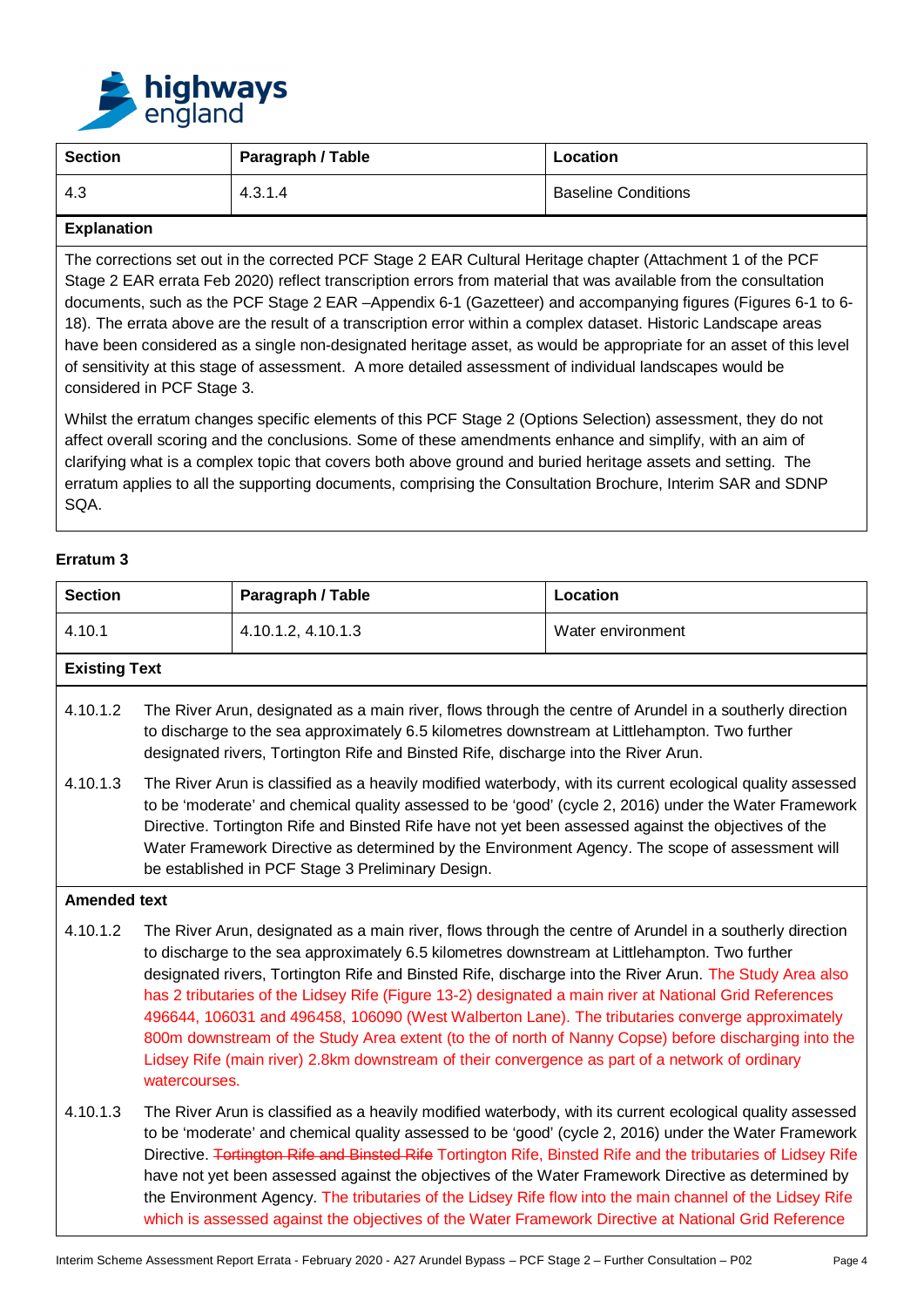

| <b>Section</b>                                                                                                                                                                                                                                                                                                                     | Paragraph / Table  | Location          |
|------------------------------------------------------------------------------------------------------------------------------------------------------------------------------------------------------------------------------------------------------------------------------------------------------------------------------------|--------------------|-------------------|
| 4.10.1                                                                                                                                                                                                                                                                                                                             | 4.10.1.2, 4.10.1.3 | Water environment |
| 494637, 103139 (outside of the Study Area). It is not designated as an artificial or heavily modified<br>waterbody, with its current ecological quality assessed to be 'moderate' and chemical quality assessed<br>to be 'good' (cycle 2, 2016). The scope of assessment will be established in PCF Stage 3 Preliminary<br>Design. |                    |                   |
| <b>Explanation</b>                                                                                                                                                                                                                                                                                                                 |                    |                   |
| The tributaries of the Lidsey Rife were mapped but not labelled in the PCF Stage 2 EAR (see Figure 13-1). The text<br>alah pengadi pengalungkan telah dan terbesatu pengandan dan berasalan KA dan pengandan terbesarkan bersampan te                                                                                              |                    |                   |

did not specifically identify that these tributaries are associated with an EA designated 'main river' known as the Lidsey Rife. The Study Area includes ordinary watercourses in culvert along the existing A27 alignment just west of Yapton lane feeding into minor tributaries of the Lidsey Rife in (see revised version of PCF Stage 2 EAR Figure 13- 1 – provided as Attachment 4 to the PCF Stage 2 EAR Errata document).

Option 5BV1 also crosses a ditch LID\_AQ116 associated with the tributaries of the Lidsey Rife.

The baseline description is correct, but to specifically describe the 'main river', the text has been amended to reflect the two tributaries upstream of the Lidsey Rife. This additional information does not change the conclusions of the overall assessment and conclusions in the PCF Stage 2 EAR.

# **2.3. Interim Scheme Assessment Report Chapter 6: Alternative Options**

## **Erratum 1**

| <b>Section</b>                                               | Paragraph / Table | Location                                 |  |  |
|--------------------------------------------------------------|-------------------|------------------------------------------|--|--|
| 6.3                                                          | Table 6-4         | Row 11 - Biodiversity<br>Column $5 - 5A$ |  |  |
| <b>Existing Text</b>                                         |                   |                                          |  |  |
| Large Adverse                                                |                   |                                          |  |  |
| <b>Amended Text</b>                                          |                   |                                          |  |  |
| Large Adverse Moderate Adverse                               |                   |                                          |  |  |
| <b>Explanation</b>                                           |                   |                                          |  |  |
| Transcription error from Stage 1 Technical Appraisal Report. |                   |                                          |  |  |

## **2.4. Interim Scheme Assessment Report Chapter 8: Descriptions of Options**

#### **Erratum 1**

| <b>Section</b>                                                                                                                                                                                               | Paragraph / Table | Location        |  |  |
|--------------------------------------------------------------------------------------------------------------------------------------------------------------------------------------------------------------|-------------------|-----------------|--|--|
| 8.3                                                                                                                                                                                                          | 8.3.1.1           | Second Sentence |  |  |
| <b>Existing Text</b>                                                                                                                                                                                         |                   |                 |  |  |
| They all have a common alignment east of River Arun across River Arun floodplain but extend different lengths<br>west of the river to reduce and ultimately avoid impacts on both SDNP and ancient woodland. |                   |                 |  |  |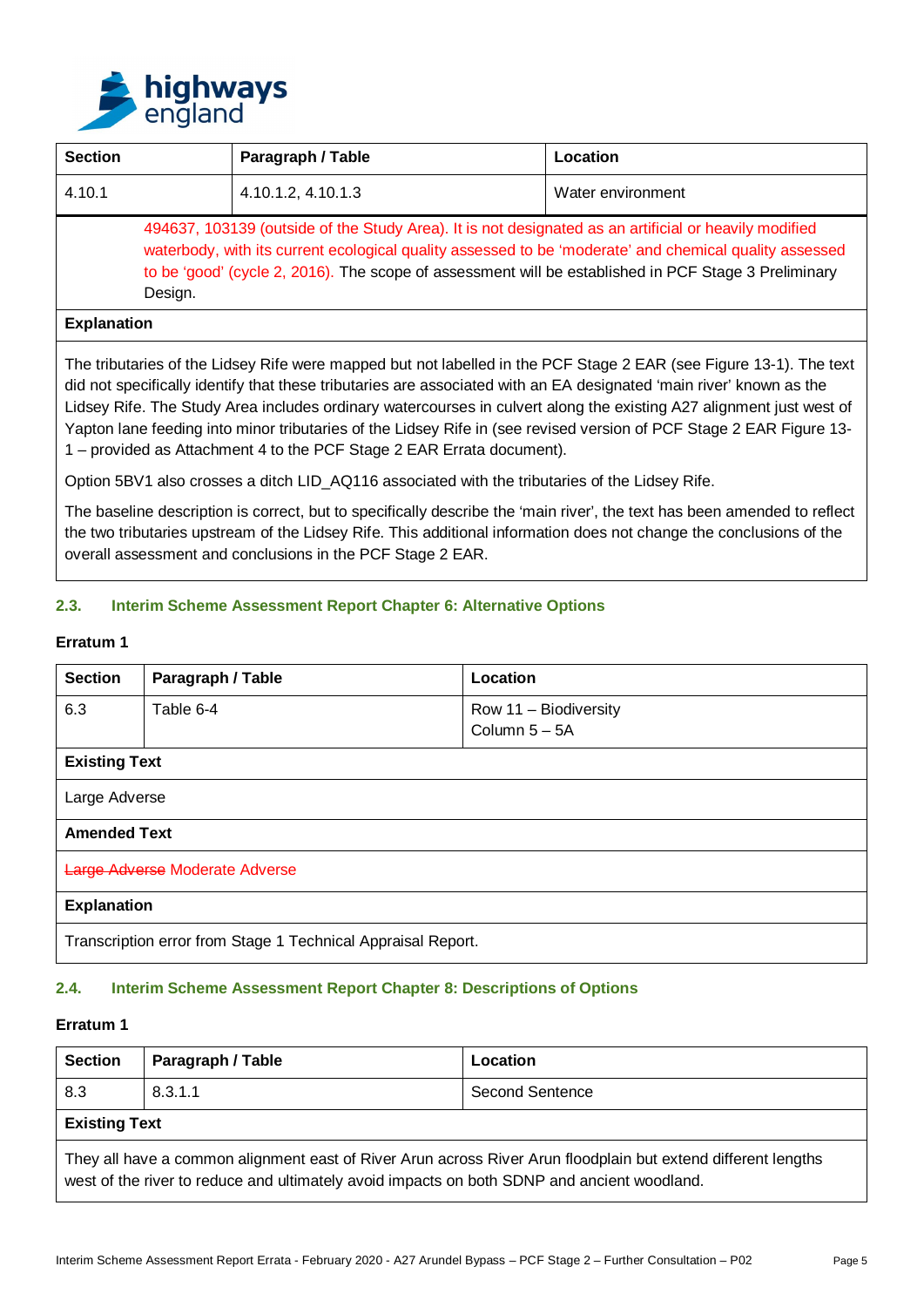

| <b>Section</b>                                                                                                                                                                                                                                                                | Paragraph / Table | Location        |  |  |
|-------------------------------------------------------------------------------------------------------------------------------------------------------------------------------------------------------------------------------------------------------------------------------|-------------------|-----------------|--|--|
| 8.3                                                                                                                                                                                                                                                                           | 8.3.1.1           | Second Sentence |  |  |
| <b>Amended Text</b>                                                                                                                                                                                                                                                           |                   |                 |  |  |
| They all have a common alignment east of River Arun across River Arun floodplain but extend different lengths<br>west of the river to reduce and ultimately avoid impacts on both SDNP and ancient woodland avoid entering the<br>SDNP and direct impact on ancient woodland. |                   |                 |  |  |
| <b>Explanation</b>                                                                                                                                                                                                                                                            |                   |                 |  |  |
| This is a correction to a typographical error to ensure the description of the relevant options is accurate.                                                                                                                                                                  |                   |                 |  |  |

| <b>Section</b>                                                                                                                                                                                                                                                                                                        | Paragraph / Table | Location            |  |  |
|-----------------------------------------------------------------------------------------------------------------------------------------------------------------------------------------------------------------------------------------------------------------------------------------------------------------------|-------------------|---------------------|--|--|
| 8.5.2                                                                                                                                                                                                                                                                                                                 | 8.5.2.1           | Fourth bullet point |  |  |
| <b>Existing Text</b>                                                                                                                                                                                                                                                                                                  |                   |                     |  |  |
| Access to and from following roads and private accesses will be closed to mitigate safety concerns associated<br>with them.<br>- Jarvis Road<br>- Park Farm<br>- Arundel Cricket Club<br>- Binsted Lane/Tortington Lane<br>- The White Swan Hotel<br>- Arundel Arboretum<br>- 56A and 57A Chichester Road             |                   |                     |  |  |
| <b>Amended Text</b>                                                                                                                                                                                                                                                                                                   |                   |                     |  |  |
| Access to and from following roads and private accesses will be closed to mitigate safety concerns associated<br>with them.<br>- Jarvis Road<br>- Park Farm<br>- Arundel Cricket Club<br>- Binsted Lane/Tortington Lane<br>- The White Swan Hotel<br>- Arundel Arboretum<br>- 55, 56, 56A, 57 and 57A Chichester Road |                   |                     |  |  |
| <b>Explanation</b>                                                                                                                                                                                                                                                                                                    |                   |                     |  |  |
| Three properties were missed off the list of accesses affected by Option 1V5 in error. This correction in the Interim<br>SAR has not affected any of the environmental appraisals as in so as is relevant they were taken into account in the                                                                         |                   |                     |  |  |

environmental assessments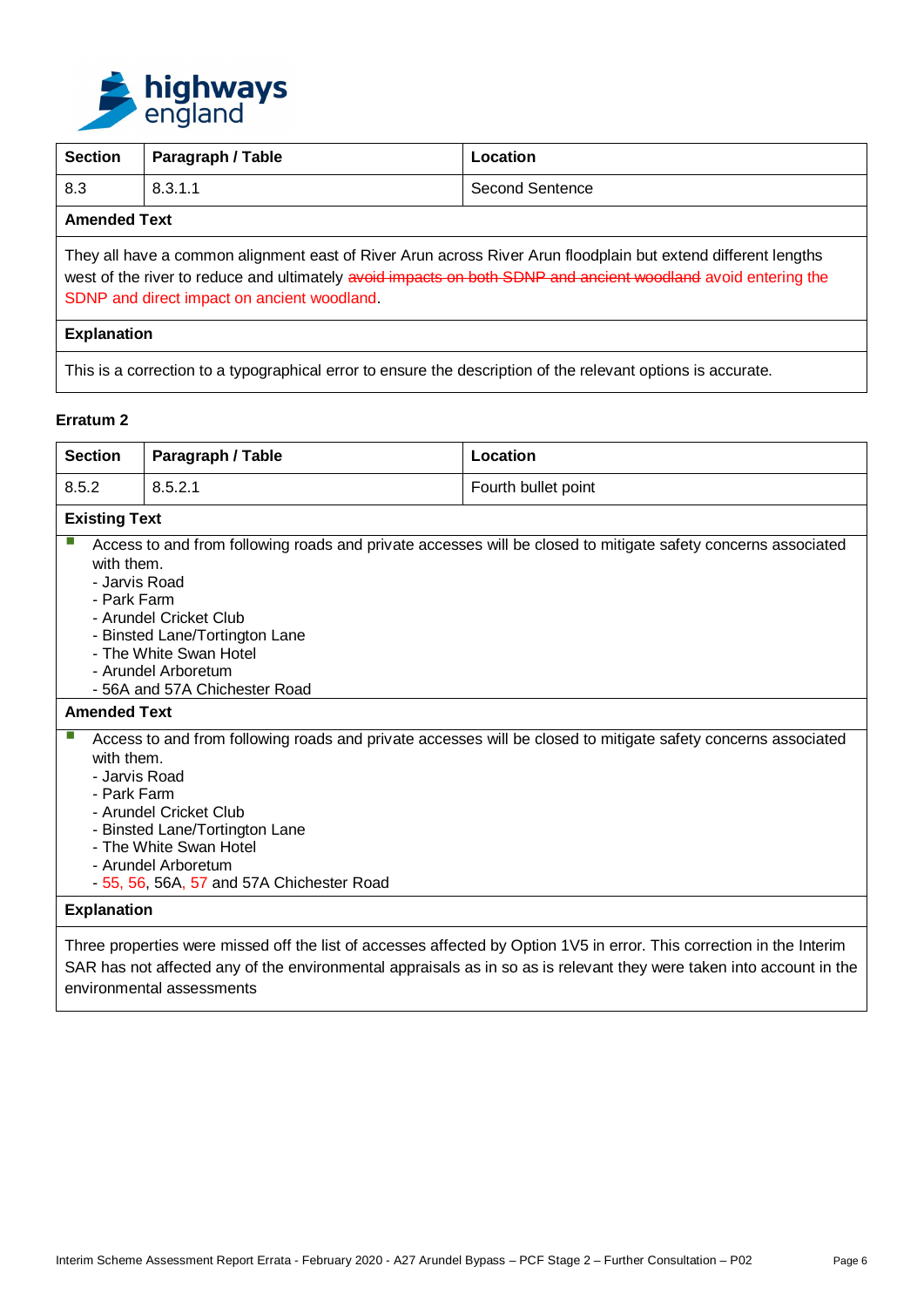

| <b>Section</b>                                                                                                                                                                                                                                                                     | Paragraph / Table | Location                                                                                                           |  |  |
|------------------------------------------------------------------------------------------------------------------------------------------------------------------------------------------------------------------------------------------------------------------------------------|-------------------|--------------------------------------------------------------------------------------------------------------------|--|--|
| 8.5.3                                                                                                                                                                                                                                                                              | 8.5.3.1           |                                                                                                                    |  |  |
| <b>Existing Text</b>                                                                                                                                                                                                                                                               |                   |                                                                                                                    |  |  |
| them.<br>- Jarvis Road<br>- Park Farm                                                                                                                                                                                                                                              |                   | Access to and from following roads and private accesses will be closed to mitigate safety concerns associated with |  |  |
| - Arundel Cricket Pitch<br>- The White Swan Pub<br>- Arundel Arboretum<br>- 55, 56A and 57A Chichester Road                                                                                                                                                                        |                   |                                                                                                                    |  |  |
| <b>Amended Text</b>                                                                                                                                                                                                                                                                |                   |                                                                                                                    |  |  |
| Access to and from following roads and private accesses will be closed to mitigate safety concerns associated with<br>them.<br>- Jarvis Road<br>- Park Farm<br>- Arundel Cricket Pitch<br>- The White Swan Pub<br>- Arundel Arboretum<br>- 55, 56, 56A, 57 and 57A Chichester Road |                   |                                                                                                                    |  |  |
| <b>Explanation</b>                                                                                                                                                                                                                                                                 |                   |                                                                                                                    |  |  |
| Two properties were missed off the list of accesses affected by Option 1V9 in error. This correction in the Interim<br>SAR has not affected any of the environmental appraisals as in so as is relevant they were taken into account in the                                        |                   |                                                                                                                    |  |  |

## **2.5. Interim Scheme Assessment Report Chapter 12: Summary of the Environmental Assessment**

## **Erratum 1**

| Section | Paragraph / Table | Location                             |
|---------|-------------------|--------------------------------------|
| 12.3.3  | 12.3.3.1          | Cultural Heritage Option 1V5 and 1V9 |
| _ _ _   |                   |                                      |

#### **Existing Text**

environmental assessments.

During the construction phase Moderate Adverse effects (significant) were likely on the setting of all heritage assets with the exception of the Lyminster Conservation Area (Neutral effect (not significant)). These include the town of Arundel, within which lie the castle and Maison Dieu Scheduled Monuments, and Grade I, II\*, II, Listed Buildings. Slight Adverse (not significant) effects are likely on the below ground archaeology of all heritage assets (Refer to EAR Chapter 6 – Cultural Heritage for details). Sight Adverse (not significant) effects are likely on the below ground archaeology of all heritage assets (Refer to EAR Chapter 6 – Cultural Heritage for details).

#### **Amended Text**

During the construction phase Option 1V5 and 1V9 are considered to have Moderate Adverse effects (significant) were likely on the setting of all numerous heritage assets with the exception of the Lyminster Conservation Area (Neutral effect (not significant)). These within include the town of Arundel. There is a slight adverse effect (not significant) for 1 Grade II<sup>\*</sup> and 10 Grade II listed buildings outside Arundel. The effect on Lyminster Conservation Area which is considered to be neutral. within which lie the castle and Maison Dieu Scheduled Monuments, and Grade I, II<sup>\*</sup>, II, Listed Buildings. Slight Adverse (not significant) effects are likely on the below ground archaeology of all heritage assets and on historic landscapes (Refer to EAR Chapter 6 – Cultural Heritage for details).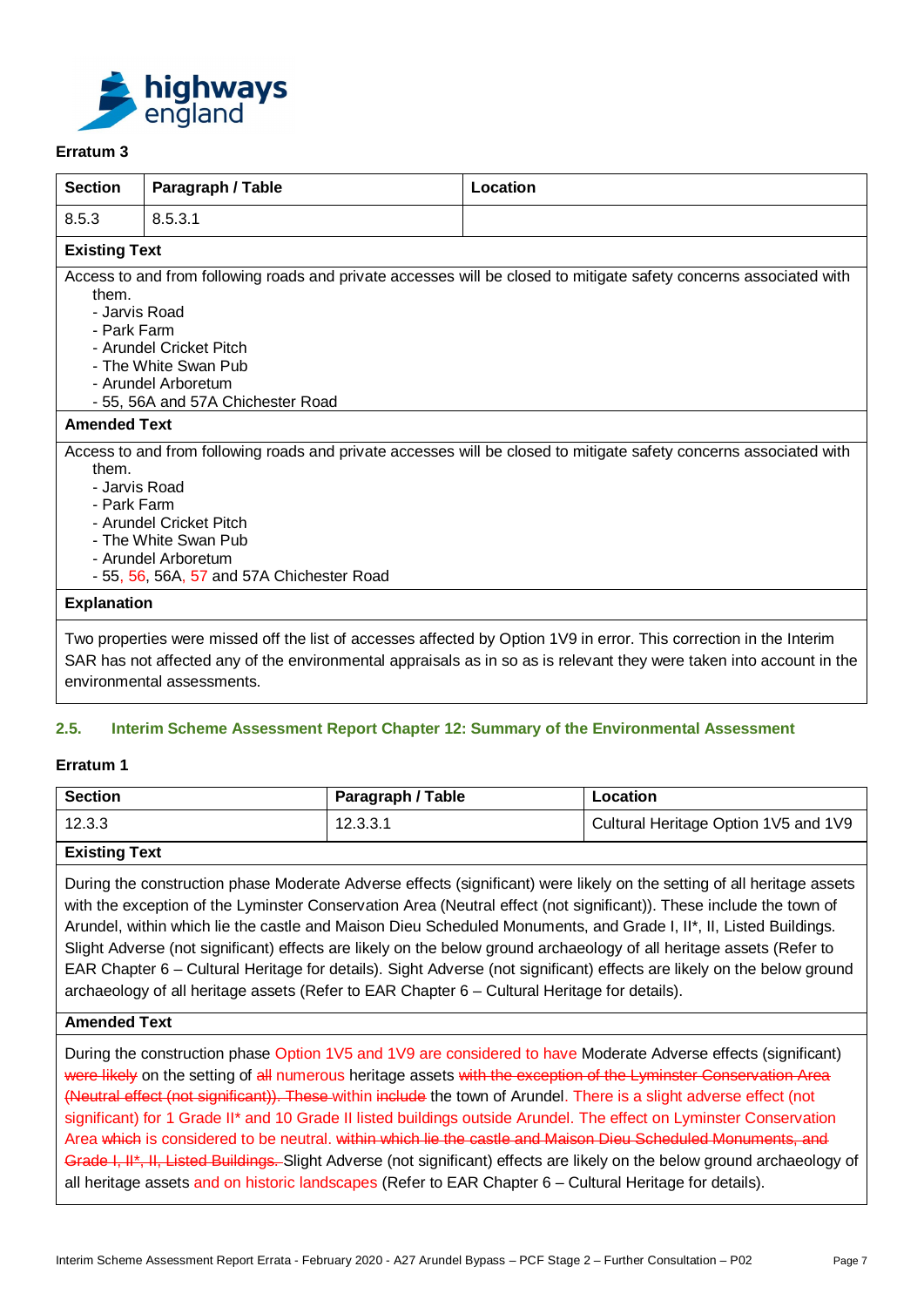

| <b>Section</b> | Paragraph / Table | Location                             |
|----------------|-------------------|--------------------------------------|
| 12.3.3         | 12.3.3.1          | Cultural Heritage Option 1V5 and 1V9 |
| Evaluation.    |                   |                                      |

The corrections to the number of designated heritage assets affected is set out in the corrected PCF Stage 2 EAR Cultural Heritage chapter (Attachment 1 of the PCF Stage 2 EAR errata Feb 2020) reflect transcription errors from material that was available from the consultation documents, such as the PCF Stage 2 EAR –Appendix 6-1 (Gazetteer) and accompanying figures (Figures 6-1 to 6-18). The errata above are the result of a transcription error within a complex dataset. Whilst the erratum changes specific elements of this PCF Stage 2 (Options Selection) assessment, they do not affect overall scoring and the conclusions. The erratum applies to all the supporting documents, comprising the Consultation Brochure, Interim Scheme Assessment Report (SAR) and South Downs National Park Special Quality Assessment (SDNP SQA).

#### **Erratum 2**

| <b>Section</b> | Paragraph / Table | Location                             |
|----------------|-------------------|--------------------------------------|
| 12.3.3         | 12.3.3.2          | Cultural Heritage Option 1V5 and 1V9 |
| アルシュピー エアー・イ   |                   |                                      |

#### **Existing Text**

During the operational phase, Option 1V5 and 1V9 were considered to have Slight Adverse effects (not significant) on the setting of all heritage assets (Refer to EAR Chapter 6 – Cultural Heritage for details).

## **Amended Text**

The residual environmental effects on the setting of heritage assets during the operational phase of Option 1V5 and 1V9 were considered to have Slight Moderate Adverse effects (not significant) on the setting of all heritage assets would be as the Construction phase but would be permanent. (Refer to EAR Chapter 6 – Cultural Heritage for details).

#### **Explanation**

The erratum is a simplification of the description of the significance of effects. It is also a correction in the assessment of effects following a correction in the asset count, an error that is a result of transcription errors from a complete dataset and contained material that was available from the consultation documents, such as the PCF Stage 2 EAR –Appendix 6-1 (Gazetteer) and accompanying figures (Figures 6-1 to 6-18). However, this has no bearing on the results of the study, which is focussed on specific impacts of particular assets. Whilst there is change to specific elements of this PCF Stage 2 (Options Selection) assessment, they do not affect overall scoring and the conclusions. The erratum applies to all the supporting documents, comprising the Consultation Brochure, Interim SAR and SDNP SQA.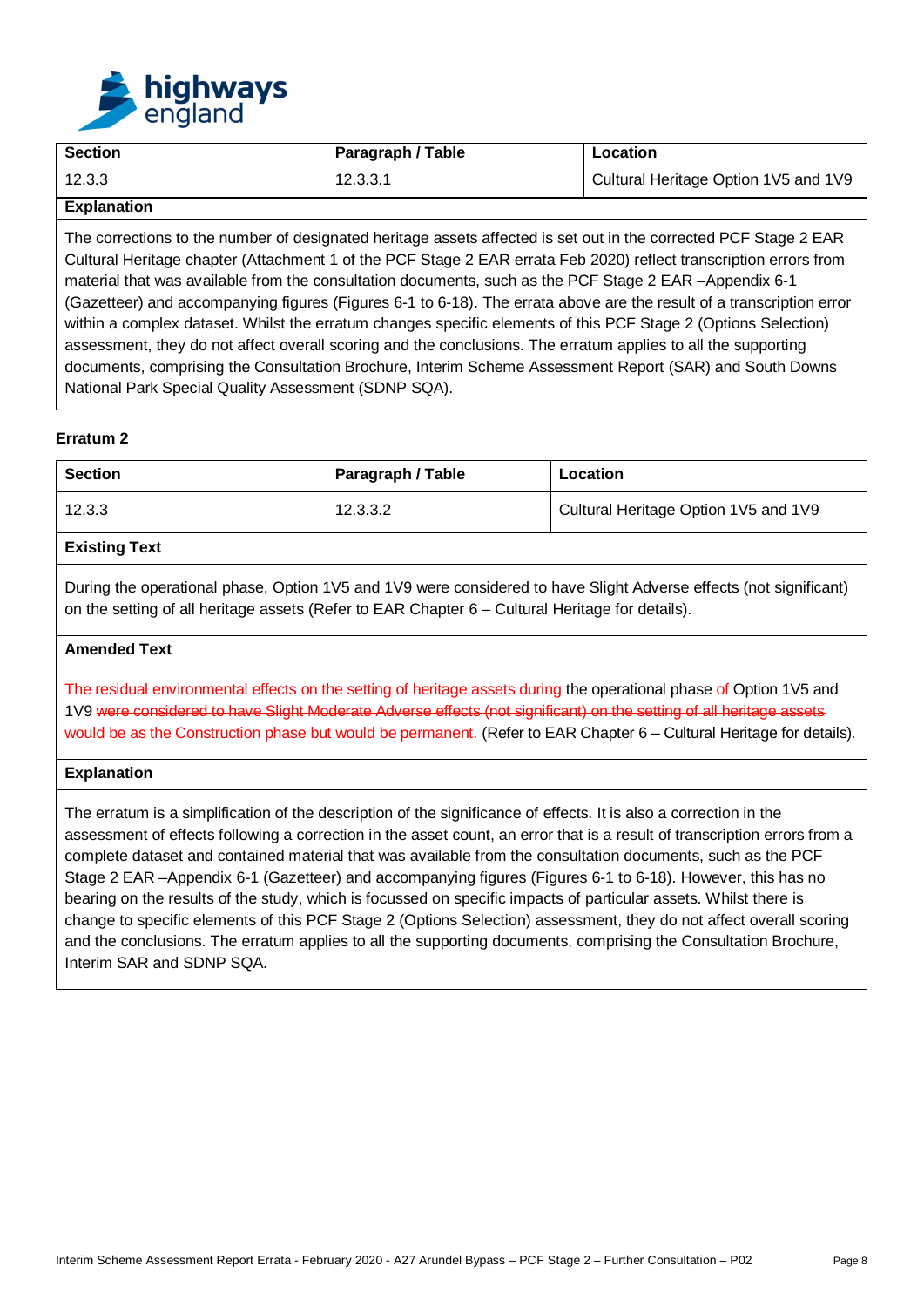

| <b>Section</b> | Paragraph / Table | Location                     |
|----------------|-------------------|------------------------------|
| 12.3.4         | 12.3.4.1          | Cultural Heritage Option 3V1 |

## **Existing Text**

During construction Large Adverse effects (significant) on the setting of Tortington Augustinian Priory and the adjacent Grade II\* listed Tortington Priory Barn due to the close proximity of the footprint of the Scheme option to the assets. Neutral effects (not significant) are likely on the setting for all other identified heritage assets (Refer to EAR Chapter 6 – Cultural Heritage for details).

## **Amended Text**

During construction Large Adverse effects (significant) on the setting of Tortington Augustinian Priory and the adjacent Grade II\* listed Tortington Priory Barn due to the close proximity of the footprint of the Scheme option to the assets. Moderate adverse effect (significant) on numerous assets within Arundel. Slight adverse effects (not significant) on the setting of 1 Grade II<sup>\*</sup> and 9 Grade II listed buildings Neutral effects (not significant) are likely on the setting for all other identified heritage assets (Refer to EAR Chapter 6 – Cultural Heritage for details).

## **Explanation**

The corrections to the number of designated heritage assets affected is set out in the corrected PCF Stage 2 EAR Cultural Heritage chapter (Attachment 1 of the PCF Stage 2 EAR errata Feb 2020) reflect transcription errors from material that was available from the consultation documents, such as the PCF Stage 2 EAR –Appendix 6-1 (Gazetteer) and accompanying figures (Figures 6-1 to 6-18). The errata above are the result of a transcription error within a complex dataset.

The historic town of Arundel and the numerous designated heritage assets within it, along with a group of designated assets primarily at the eastern end of all of the Scheme options, was included in the baseline of the consultation documents but the impact assessment was not presented for offline options (3V1, 4/5AV1, 4/5AV2, 5BV1) as it lay just outside the Study Areas of these options. For technical correction, and to allow a more balanced comparison between the route options, this has now been included for the offline options. This does not affect the overall assessment but provides a more robust assessment.

Whilst the erratum changes specific elements of this PCF Stage 2 (Options Selection) assessment, they do not affect overall scoring and the conclusions. The erratum applies to all the supporting documents, comprising the Consultation Brochure, Interim SAR and SDNP SQA.

## **Erratum 4**

| <b>Section</b>                                                                                                                                                                                                                                                 | Paragraph / Table | Location                     |
|----------------------------------------------------------------------------------------------------------------------------------------------------------------------------------------------------------------------------------------------------------------|-------------------|------------------------------|
| 12.3.4                                                                                                                                                                                                                                                         | 12.3.4.2          | Cultural Heritage Option 3V1 |
| <b>Existing Text</b>                                                                                                                                                                                                                                           |                   |                              |
| Neutral effects (not significant) on the Lyminster Conservation Area and Slight Adverse effects (not significant) are<br>likely on two Archaeology Notification Areas (ANAs) (DWS8481 and DWS8132), and a section of the Chichester to<br>Brighton Roman Road. |                   |                              |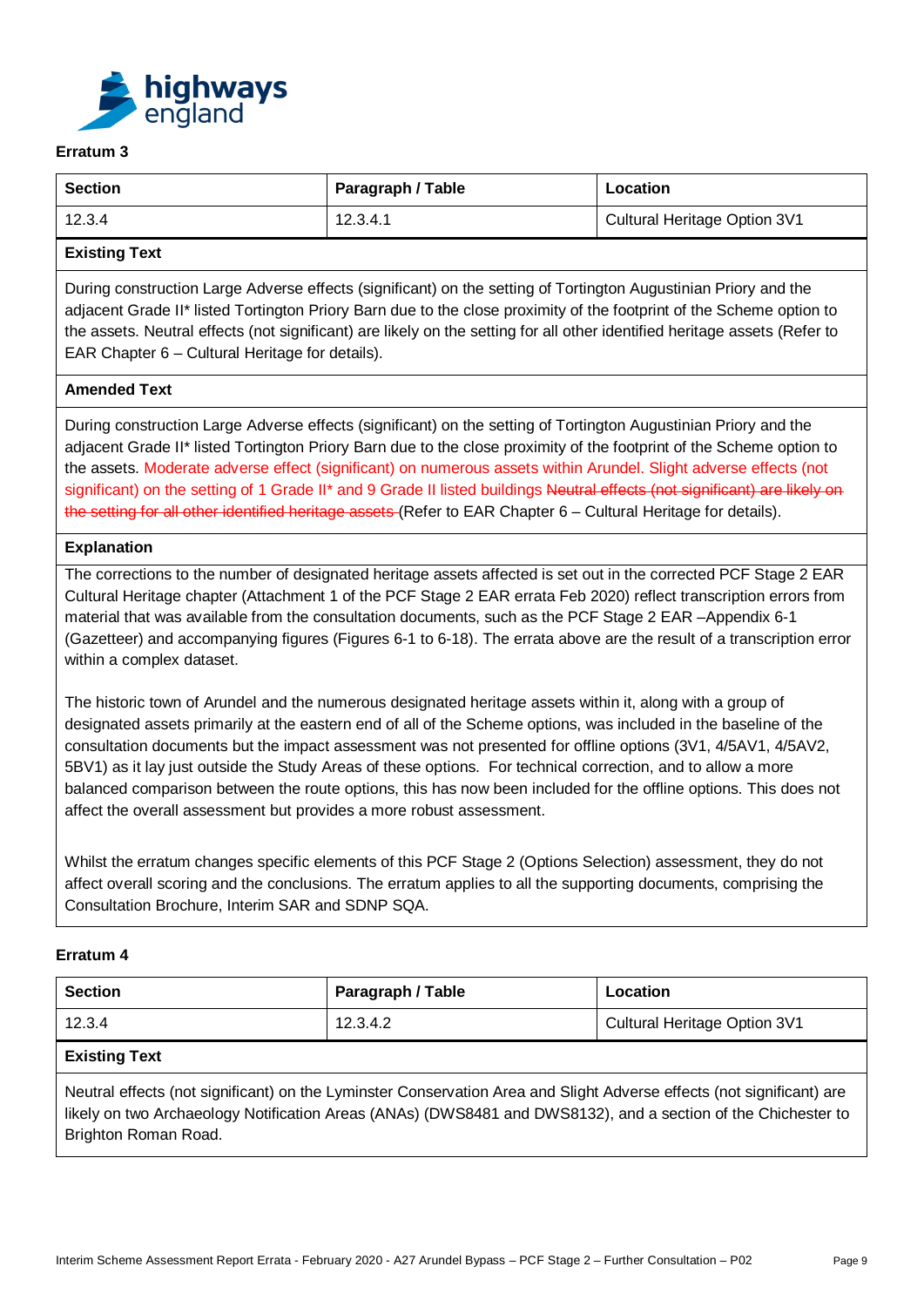

| Section | Paragraph / Table | Location                     |
|---------|-------------------|------------------------------|
| 12.3.4  | 12.3.4.2          | Cultural Heritage Option 3V1 |

#### **Amended Text**

Neutral effects (not significant) on the Lyminster Conservation Area and Slight Adverse effects (not significant)-are likely on two Archaeology Notification Areas (ANAs) (DWS8481 and DWS8132), and a section of the Chichester to Brighton Roman Road. on below ground heritage assets and historic landscapes.

## **Explanation**

The corrections set out in the corrected PCF Stage 2 EAR Cultural Heritage chapter (Attachment 1 of the PCF Stage 2 EAR errata Feb 2020) reflect transcription errors from material that was available from the consultation documents, such as the PCF Stage 2 EAR –Appendix 6-1 (Gazetteer) and accompanying figures (Figures 6-1 to 6- 18). The errata above are the result of a transcription error within a complex dataset. Archaeological Notification Areas have been removed from the impact assessment, as these are not a heritage asset but are areas of archaeological potential identified for development control purposes. The entire route has potential for possible, previously unrecorded remains. Historic Landscape areas have been considered as a single non-designated heritage asset, as would be appropriate for an asset of this level of sensitivity at this stage of assessment. A more detailed assessment of individual landscapes would be considered in PCF Stage 3.

Whilst the erratum changes specific elements of this PCF Stage 2 (Options Selection) assessment, they do not affect overall scoring and the conclusions. Some of these amendments enhance and simplify, with an aim of clarifying what is a complex topic that covers both above ground and buried heritage assets and setting. The erratum applies to all the supporting documents, comprising the Consultation Brochure, Interim SAR and SDNP SQA.

#### **Erratum 5**

| <b>Section</b> | Paragraph / Table | Location                        |
|----------------|-------------------|---------------------------------|
| 12.3.5         | 12.3.5.1          | Cultural Heritage Option 4/5AV1 |

## **Existing Text**

During construction, Moderate Adverse effects (significant) are expected on the setting the Scheduled Monument of Tortington Augustinian Priory and Grade II\* Tortington Priory Barn. Slight Adverse effects (not significant) are likely on the setting for the remaining heritage assets (Refer to EAR Chapter 6 – Cultural Heritage for details). This includes Grade II Listed Buildings at Crossbush, Binsted, Tortington and Yapton Lane.

## **Amended Text**

During construction, Moderate Adverse effects (significant) are expected on the setting the Scheduled Monument of Tortington Augustinian Priory and Grade II\* Tortington Priory Barn, numerous assets contained within Arundel and 8 Grade II listed buildings outside Arundel. Slight Adverse effects (not significant) are likely on the setting of 1 Grade II<sup>\*</sup> and 13 Grade II listed buildings outside Arundel for the remaining heritage assets (Refer to EAR Chapter 6 – Cultural Heritage for details). This includes Grade II Listed Buildings at Crossbush, Binsted, Tortington and Yapton Lane.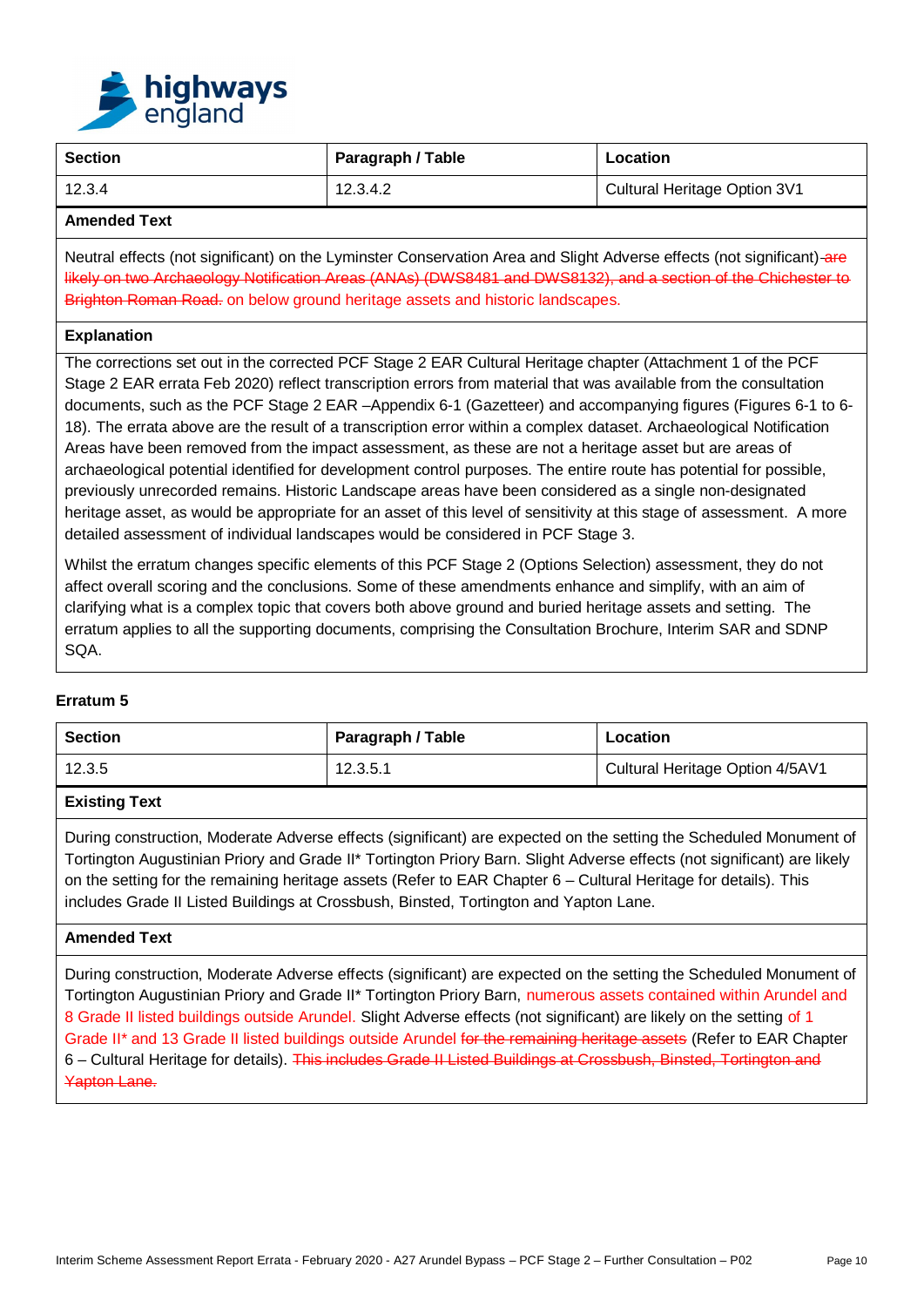

| <b>Section</b>                               | Paragraph / Table | Location                        |
|----------------------------------------------|-------------------|---------------------------------|
| 12.3.5                                       | 12.3.5.1          | Cultural Heritage Option 4/5AV1 |
| <b>Explanation</b>                           |                   |                                 |
| Refer to Section 2.5, Erratum 3 explanation. |                   |                                 |

| <b>Section</b> | Paragraph / Table | Location                        |
|----------------|-------------------|---------------------------------|
| 12.3.5         | 12.3.5.2          | Cultural Heritage Option 4/5AV1 |

## **Existing Text**

Slight Adverse effects (not significant) are likely on below ground archaeology for all heritage assets which include four ANAs (DWS8130, DWS8131, DWS8132 and DWS8481) and a Historic Landscape (HWS24819).

## **Amended Text**

Slight Adverse effects (not significant) are likely on below ground archaeology for all heritage assets and historic landscapes. which include four ANAs (DWS8130, DWS8131, DWS8132 and DWS8481) and a Historic Landscape (HWS24819).

#### **Explanation**

Refer to Section 2.5, Erratum 4 explanation.

## **Erratum 7**

| Section | Paragraph / Table | Location                        |
|---------|-------------------|---------------------------------|
| 12.3.5  | 12.3.5.4          | Cultural Heritage Option 4/5AV1 |

## **Existing Text**

During the operational phase, Option 4/5AV1 was considered to have Moderate Adverse effects (significant) on the setting of Tortington Augustinian Priory and Grade II\* Tortington Priory Barn. Slight Adverse effects (not significant) are likely on the setting of the remaining heritage assets (Refer to EAR Chapter 6 – Cultural Heritage for details).

#### **Amended Text**

During the operational phase, Option 4/5AV1 was considered to have Moderate Adverse effects (significant) on the setting of Tortington Augustinian Priory and Grade II\* Tortington Priory Barn. Slight Adverse effects (not significant) are likely on the setting of the remaining heritage assets the significance of effects for all assets in terms of setting will be the same as the construction phase, although they would be permanent (Refer to EAR Chapter 6 – Cultural Heritage for details).

#### **Explanation**

Refer to Section 2.5, Erratum 2 explanation.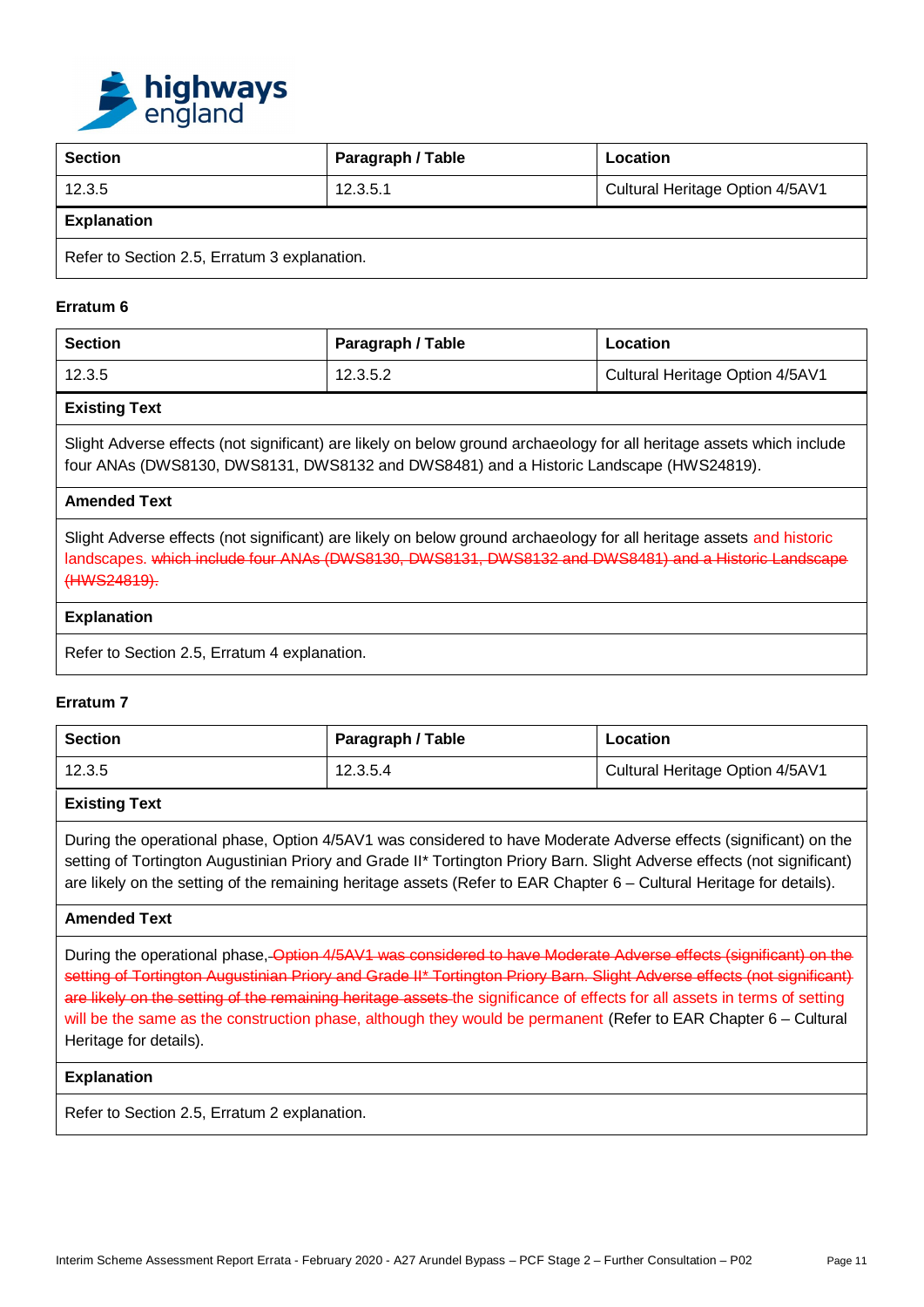

| <b>Section</b> | Paragraph / Table | Location                        |
|----------------|-------------------|---------------------------------|
| 12.3.6         | 12.3.6.1          | Cultural Heritage Option 4/5AV2 |

## **Existing Text**

Moderate Adverse effects (significant) are likely on the setting for Tortington Augustinian Priory, the Grade II\* Tortington Priory Barn and two Grade II listed buildings. Neutral effects (not significant) are likely on the setting for the remaining heritage assets (Refer to EAR Chapter 6 – Cultural Heritage for details).

## **Amended Text**

Moderate Adverse effects (significant) are likely on the setting for Tortington Augustinian Priory Scheduled Monument and the Grade II\* Tortington Priory Barn and two Grade II listed buildings. Moderate Adverse effect (Significant) on numerous assets within Arundel and on 1 Grade II listed building outside Arundel. Slight Adverse effect (not significant) on 1 Grade II\* and on 19 Grade II listed buildings outside Arundel. Neutral effects (not significant) are likely on the setting for the remaining heritage assets (Refer to EAR Chapter 6 – Cultural Heritage for details).

#### **Explanation**

Refer to Section 2.5, Erratum 3 explanation.

## **Erratum 9**

| Section | Paragraph / Table | Location                        |
|---------|-------------------|---------------------------------|
| 12.3.6  | 12.3.6.2          | Cultural Heritage Option 4/5AV2 |

## **Existing Text**

Slight Adverse effects (not significant) on below ground archaeology are likely on four ANAs (DWS8130, DWS8131, DWS81312 and DWS8481), a single Historic Landscape (HWS24819) and two other non-designated assets in Binsted Woods.

#### **Amended Text**

Slight Adverse effects (not significant) on below ground archaeology and historic landscapes. are likely on four ANAs (DWS8130, DWS8131, DWS81312 and DWS8481), a single Historic Landscape (HWS24819) and two other non-designated assets in Binsted Woods.

#### **Explanation**

Refer to Section 2.5, Erratum 4 explanation.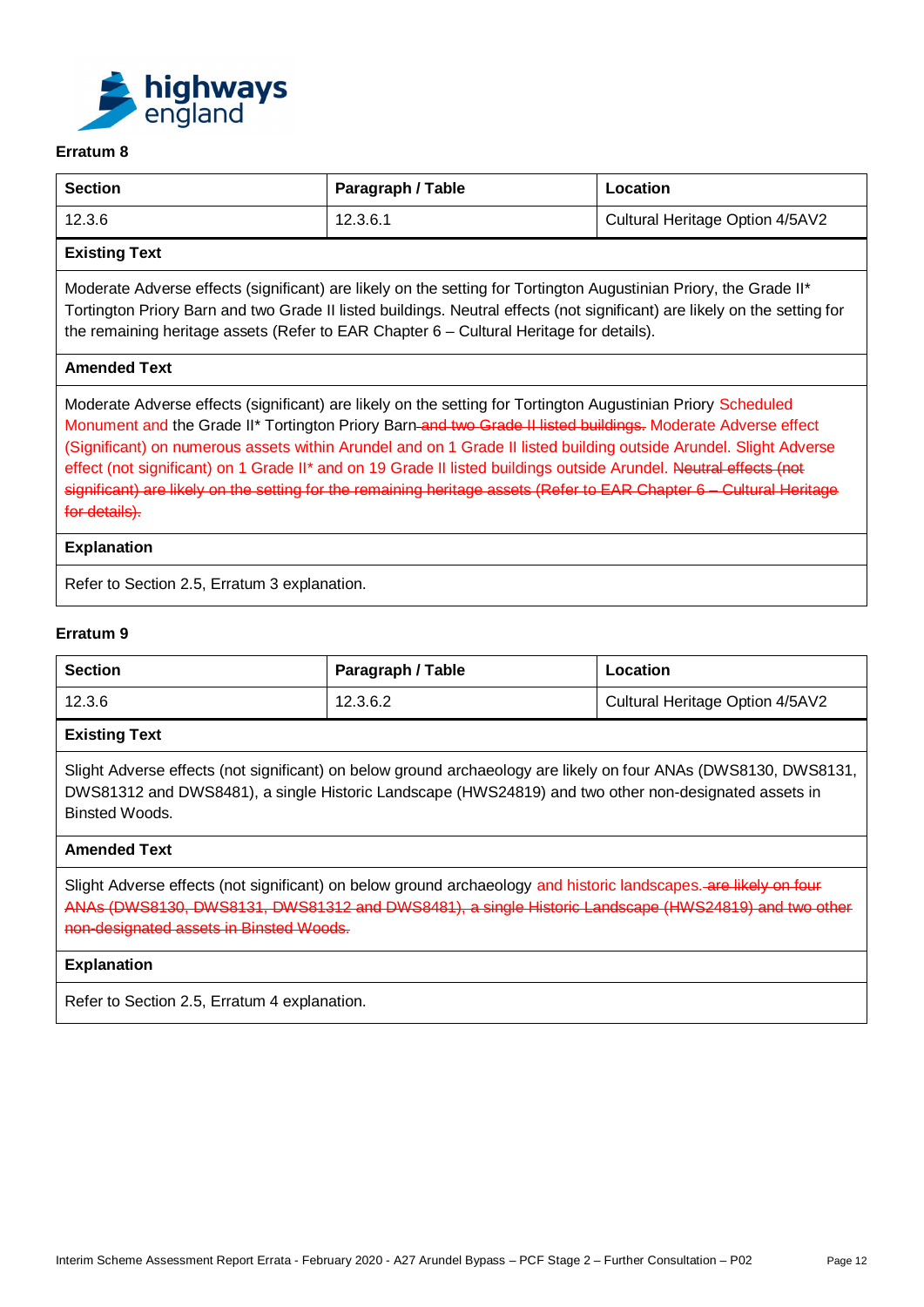

| <b>Section</b> | Paragraph / Table | Location                        |
|----------------|-------------------|---------------------------------|
| 12.3.6         | 12.3.6.3          | Cultural Heritage Option 4/5AV2 |

## **Existing Text**

During the operational phase, Option 4/5AV2 was considered to have a Moderate Adverse effect (significant) on the setting for Tortington Augustinian Priory, the Grade II\* Tortington Priory Barn and two Grade II listed buildings. Slight Adverse effects (not significant) are likely on the setting of the remaining heritage assets (Refer to EAR Chapter 6 – Cultural Heritage for details).

#### **Amended Text**

During the operational phase, Option 4/5AV2 was considered to have a Moderate Adverse effect (significant) on the setting for Tortington Augustinian Priory, the Grade II\* Tortington Priory Barn and two Grade II listed buildings. Slight Adverse effects (not significant) are likely on the setting of the remaining heritage assets the significance of effects for all assets in terms of setting will be the same as the construction phase, although they would be permanent (Refer to EAR Chapter 6 – Cultural Heritage for details).

#### **Explanation**

Refer to Section 2.5, Erratum 2 explanation.

## **Erratum 11**

| <b>Section</b> | Paragraph / Table | Location                      |
|----------------|-------------------|-------------------------------|
| 12.3.7         | 12.3.7.1          | Cultural Heritage Option 5BV1 |

## **Existing Text**

Moderate Adverse effects (significant) are likely during the construction phase on the setting for Tortington Augustinian Priory and the Grade II\* Tortington Priory Barn. Moderate Adverse effects (significant) are likely on a further eight Grade II Listed Buildings around Binsted and Yapton Lane. Slight Adverse effects (not significant) are likely on the two Walberton conservation areas. Neutral effects (not significant) are likely on the setting of the remaining heritage assets. Moderate Adverse effects (significant) are likely on the below ground archaeology of all heritage assets during construction (Refer to EAR Chapter 6 – Cultural Heritage for details).

#### **Amended Text**

Moderate Adverse effects (significant) are likely during the construction phase on the setting for Tortington Augustinian Priory and the Grade II\* Tortington Priory Barn. Moderate Adverse effects (significant) on numerous assets within Arundel. Moderate adverse effect (significant) on 7 Grade II listed buildings outside Arundel. Slight Adverse Effect (not significant) on 1 Grade II<sup>\*</sup> and 15 Grade II listed buildings outside Arundel on a further eight Grade II Listed Buildings around Binsted and Yapton Lane. Slight Adverse effects (not significant) are likely on the two Walberton conservation areas. Neutral effects (not significant) are likely on the setting of the remaining heritage assets. Moderate Adverse effects (significant) are likely on the below ground archaeology of all heritage assets during construction Slight Adverse effects on below ground heritage assets and historic landscapes (Refer to EAR Chapter 6 – Cultural Heritage for details).

#### **Explanation**

Refer to Section 2.5, Erratum 3 explanation.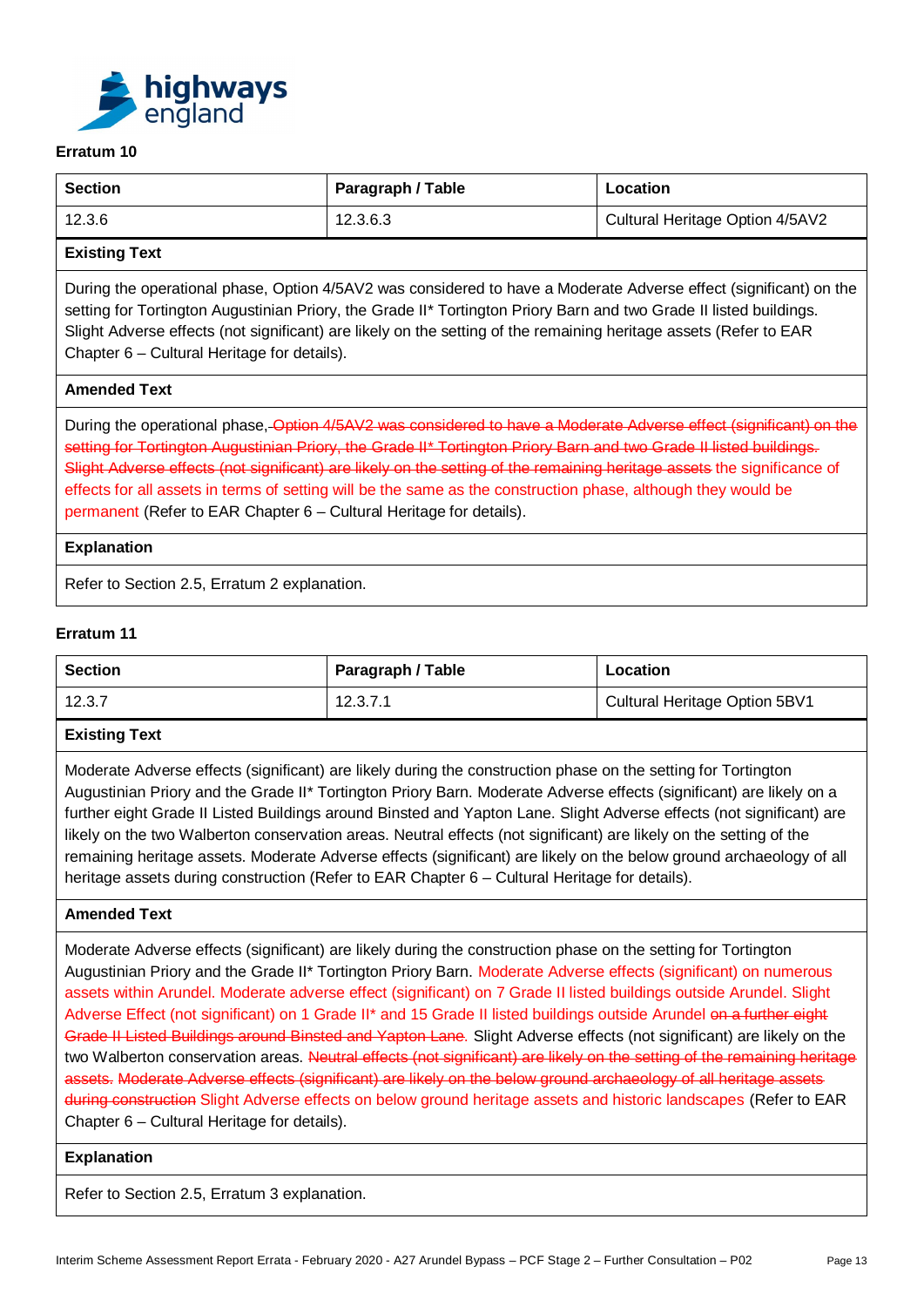

| <b>Section</b> | Paragraph / Table | Location                      |
|----------------|-------------------|-------------------------------|
| 12.3.7         | 12.3.7.2          | Cultural Heritage Option 5BV1 |

## **Existing Text**

During the operational phase, Option 5BV1 was considered to have moderate Adverse effects (significant) on the setting of Tortington Augustinian Priory and the Grade II\* Tortington Priory Barn. Moderate Adverse effects (significant) are likely on the setting of other Grade II listed buildings in Binsted and Yapton Lane. Slight Adverse effects (not significant) are likely on the Walberton Conservation Areas during the operational phase. Neutral effects are likely on the setting for the remaining heritage assets (Refer to EAR Chapter 6 – Cultural Heritage for details).

## **Amended Text**

During the operational phase, Option 5BV1 was considered to have moderate Adverse effects (significant) on the setting of Tortington Augustinian Priory and the Grade II\* Tortington Priory Barn. Moderate Adverse effects (significant) are likely on the setting of other Grade II listed buildings in Binsted and Yapton Lane. Slight Adverse effects (not significant) are likely on the Walberton Conservation Areas during the operational phase. Neutral effects are likely the significance of effects for all assets in terms of setting will be the same as the construction phase, although they would be permanent (Refer to EAR Chapter 6 – Cultural Heritage for details).

#### **Explanation**

Refer to Section 2.5, Erratum 2 explanation.

## **Erratum 13**

| Section | Paragraph / Table     | Location             |
|---------|-----------------------|----------------------|
| 12.4.2  | $12.4.2.6 - 12.4.2.7$ | Landscape Option 1V5 |

## **Existing Text**

By Year 1 of the operational phase these effects would diminish, with 2 experiencing an impact of Neutral (not significant), 11 of Slight Adverse (not significant), 1 of Slight Beneficial (not significant), 4 of Moderate Adverse (significant) and 3 of Large Adverse (significant).

By Year 15 of the operational phase these effects would further diminish, with 3 experiencing an impact of Neutral (not significant), 11 of Slight Adverse (not significant), 1 of Slight Beneficial (not significant) and 6 of Moderate Adverse (significant).

## **Amended Text**

By Year 1 of the operational phase these effects would diminish, with 2 experiencing an impact of Neutral (not significant), 44-10 of Slight Adverse (not significant), 1 of Slight Beneficial (not significant), 4 of Moderate Adverse (significant) and 3 of Large Adverse (significant).

By Year 15 of the operational phase these effects would further diminish, with 3 experiencing an impact of Neutral (not significant),  $14-10$  of Slight Adverse (not significant), 1 of Slight Beneficial (not significant) and  $65$  of Moderate Adverse (significant).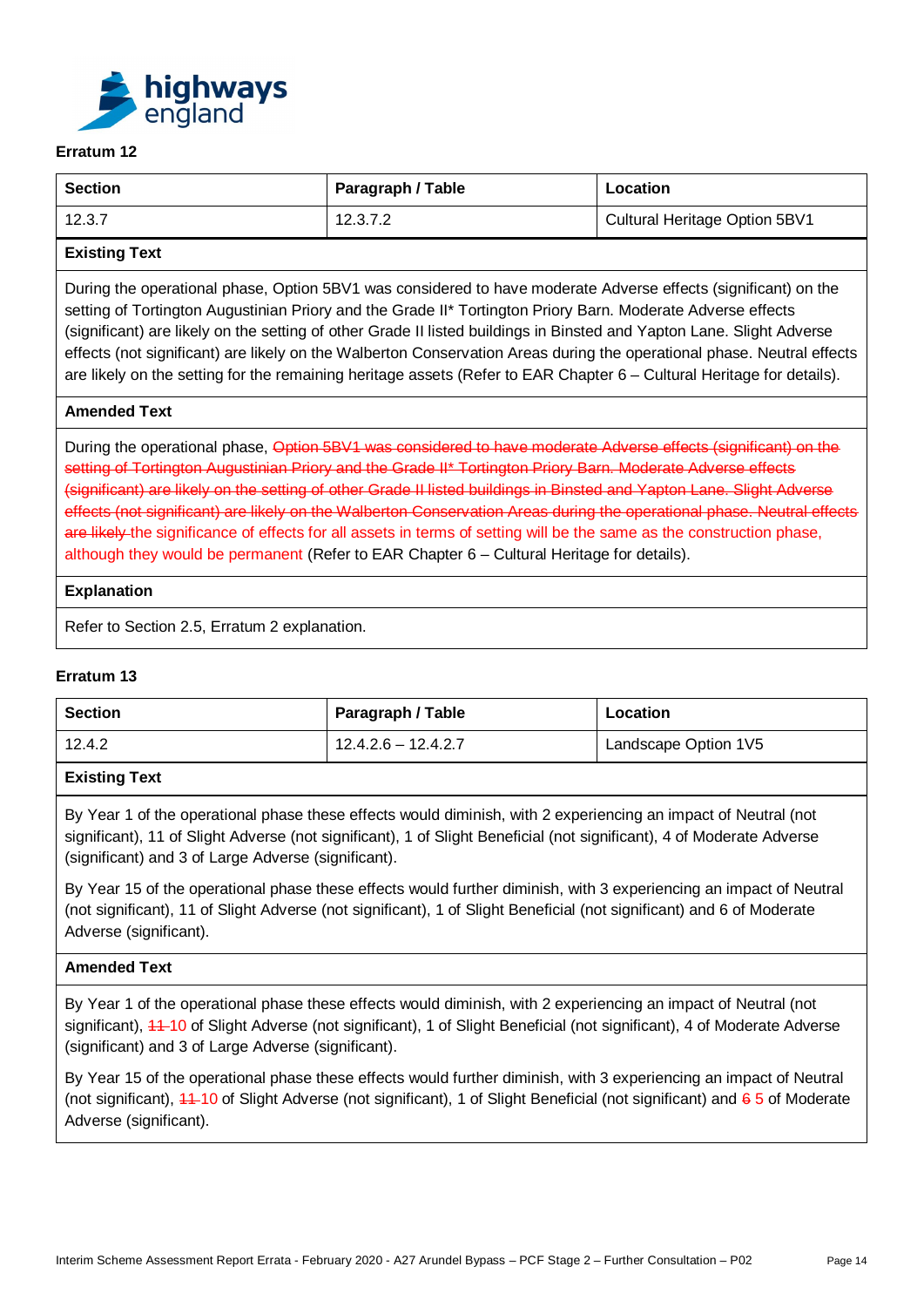

| <b>Section</b>     | Paragraph / Table     | Location             |
|--------------------|-----------------------|----------------------|
| 12.4.2             | $12.4.2.6 - 12.4.2.7$ | Landscape Option 1V5 |
| <b>Explanation</b> |                       |                      |

This correction is the result of an error in the totals calculated for the number of effects assessed as being Slight Adverse and Moderate Adverse. The conclusions of the landscape and visual assessment were based on the correct information contained within the PCF Stage 2 EAR Appendix 7-2, therefore the findings of the assessment remain unchanged as reported within the PCF Stage 2 EAR Chapter 7 and PCF Stage 2 Interim SAR.

## **Erratum 14**

| <b>Section</b> | Paragraph / Table | Location             |
|----------------|-------------------|----------------------|
| 12.4.4         | 12.4.4.4          | Landscape Option 3V1 |

#### **Existing Text**

Effects on potential changes in visual amenity during construction would primarily relate to visual receptors within and around Binsted, Tortington and Crossbush. Of the 58 representative viewpoints, 7 would experience an impact of Slight Adverse (not significant), 6 of Moderate Adverse (significant) and 17 of Large Adverse (significant).

#### **Amended Text**

Effects on potential changes in visual amenity during construction would primarily relate to visual receptors within and around Binsted, Tortington and Crossbush. Of the 58 representative viewpoints, 7 would experience an impact of Slight Adverse (not significant), 6-5 of Moderate Adverse (significant) and 47-18 of Large Adverse (significant).

#### **Explanation**

This correction is the result of a transcription error between PCF Stage 2 EAR Appendix 7-2 and the PCF Stage 2 EAR Chapter 7, subsequently carried through to the PCF Stage 2 Interim SAR. The conclusions of the landscape and visual assessment were based on the correct information contained within the PCF Stage 2 EAR Appendix 7-2, therefore the findings of the assessment remain unchanged as reported within the PCF Stage 2 EAR Chapter 7 and PCF Stage 2 Interim SAR.

## **Erratum 15**

| Section | Paragraph / Table | Location                |
|---------|-------------------|-------------------------|
| 12.4.5  | 12.4.5.4          | Landscape Option 4/5AV1 |

# **Existing Text**

Effects on potential changes in visual amenity during construction would primarily relate to visual receptors within and around Walberton, Binsted, Tortington and Crossbush. Of the 58 representative viewpoints, 10 would experience an impact of Slight Adverse (not significant), 6 of Moderate Adverse (significant), 26 of Large Adverse (significant) and 2 of Very Large Adverse (significant).

#### **Amended Text**

Effects on potential changes in visual amenity during construction would primarily relate to visual receptors within and around Walberton, Binsted, Tortington and Crossbush. Of the 58 representative viewpoints, 10 would experience an impact of Slight Adverse (not significant), 6 of Moderate Adverse (significant), 26 23 of Large Adverse (significant) and 2 5 of Very Large Adverse (significant).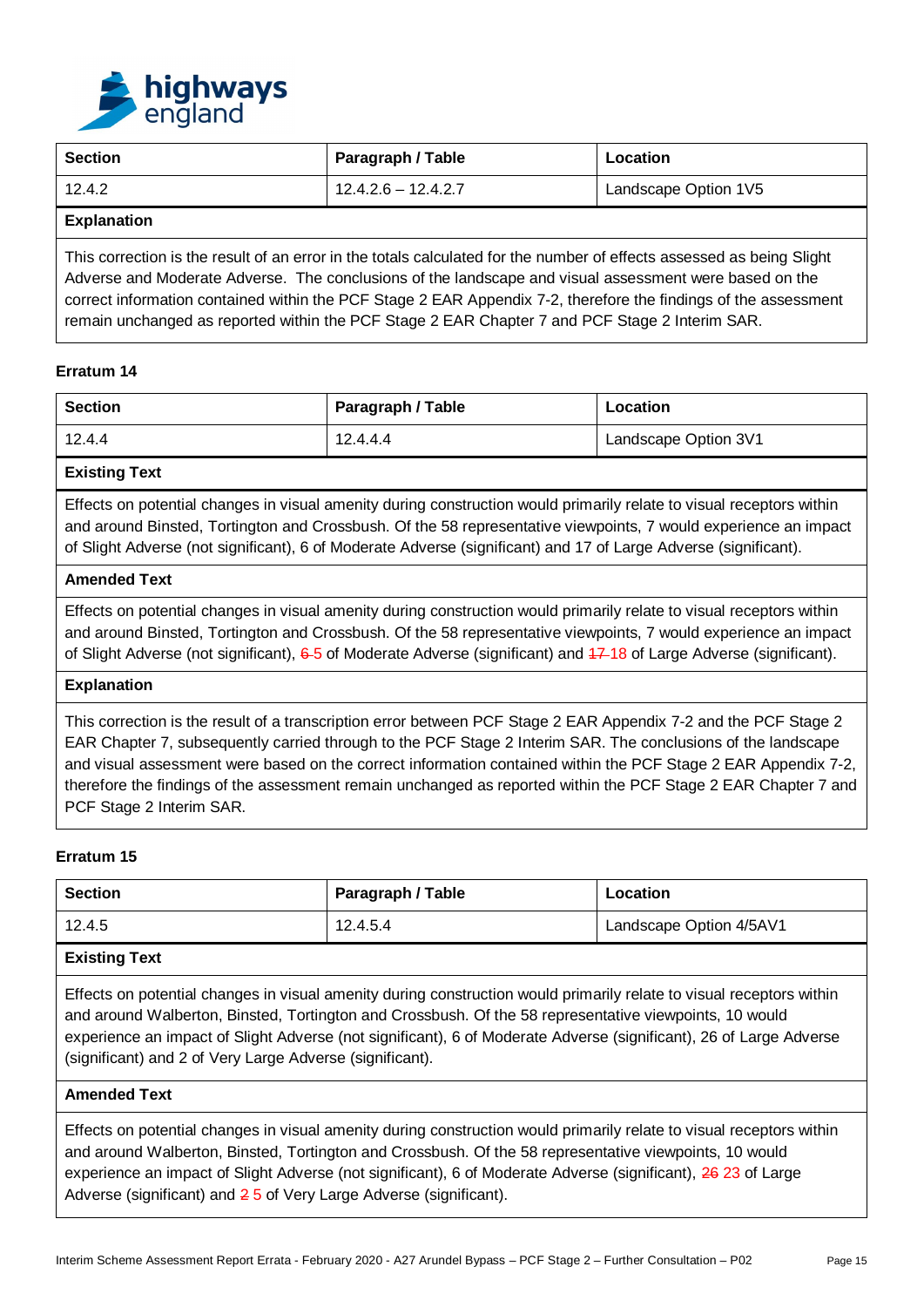

| <b>Section</b> | Paragraph / Table | Location                |
|----------------|-------------------|-------------------------|
| 12.4.5         | 12.4.5.4          | Landscape Option 4/5AV1 |

This correction is the result of a transcription error between PCF Stage 2 EAR Appendix 7-2 and the PCF Stage 2 EAR Chapter 7. The conclusions of the landscape and visual assessment were based on the correct information contained within the PCF Stage 2 EAR Appendix 7-2, therefore the findings of the assessment remain unchanged as reported within the PCF Stage 2 EAR Chapter 7 and PCF Stage 2 Interim SAR.

## **Erratum 16**

| <b>Section</b> | Paragraph / Table | Location                |
|----------------|-------------------|-------------------------|
| 12.4.5         | 12.4.5.6          | Landscape Option 4/5AV1 |

## **Existing Text**

By Year 15 of the operational phase these effects would further diminish, with 3 experiencing an impact of Neutral (not significant), 8 of Slight Adverse (not significant), 1 of Slight Beneficial (not significant), 15 of Moderate Adverse (significant) and 17 of Large Adverse (significant).

#### **Amended Text**

By Year 15 of the operational phase these effects would further diminish, with 3 experiencing an impact of Neutral (not significant), 8 9 of Slight Adverse (not significant), 1 of Slight Beneficial (not significant), 15 of Moderate Adverse (significant) and 17 of Large Adverse (significant).

#### **Explanation**

This correction is the result of a transcription error between PCF Stage 2 EAR Appendix 7-2 and the PCF Stage 2 EAR Chapter 7. The conclusions of the landscape and visual assessment were based on the correct information contained within the PCF Stage 2 EAR Appendix 7-2, therefore the findings of the assessment remain unchanged as reported within the PCF Stage 2 EAR Chapter 7 and PCF Stage 2 Interim SAR.

## **Erratum 17**

| <b>Section</b>       | Paragraph / Table | Location                |
|----------------------|-------------------|-------------------------|
| 12.4.6               | 12.4.6.4          | Landscape Option 4/5AV2 |
| <b>Existing Text</b> |                   |                         |

Effects on potential changes in visual amenity during construction would primarily relate to visual receptors within and around Binsted, Tortington and Crossbush. Of the 58 representative viewpoints, 11 would experience an impact of Slight Adverse (not significant), 6 of Moderate Adverse (significant), 22 of Large Adverse (significant) and 3 of Very Large Adverse (significant).

#### **Amended Text**

Effects on potential changes in visual amenity during construction would primarily relate to visual receptors within and around Binsted, Tortington and Crossbush. Of the 58 representative viewpoints, 11 would experience an impact of Slight Adverse (not significant), 6 of Moderate Adverse (significant), 22 20 of Large Adverse (significant) and 3 5 of Very Large Adverse (significant).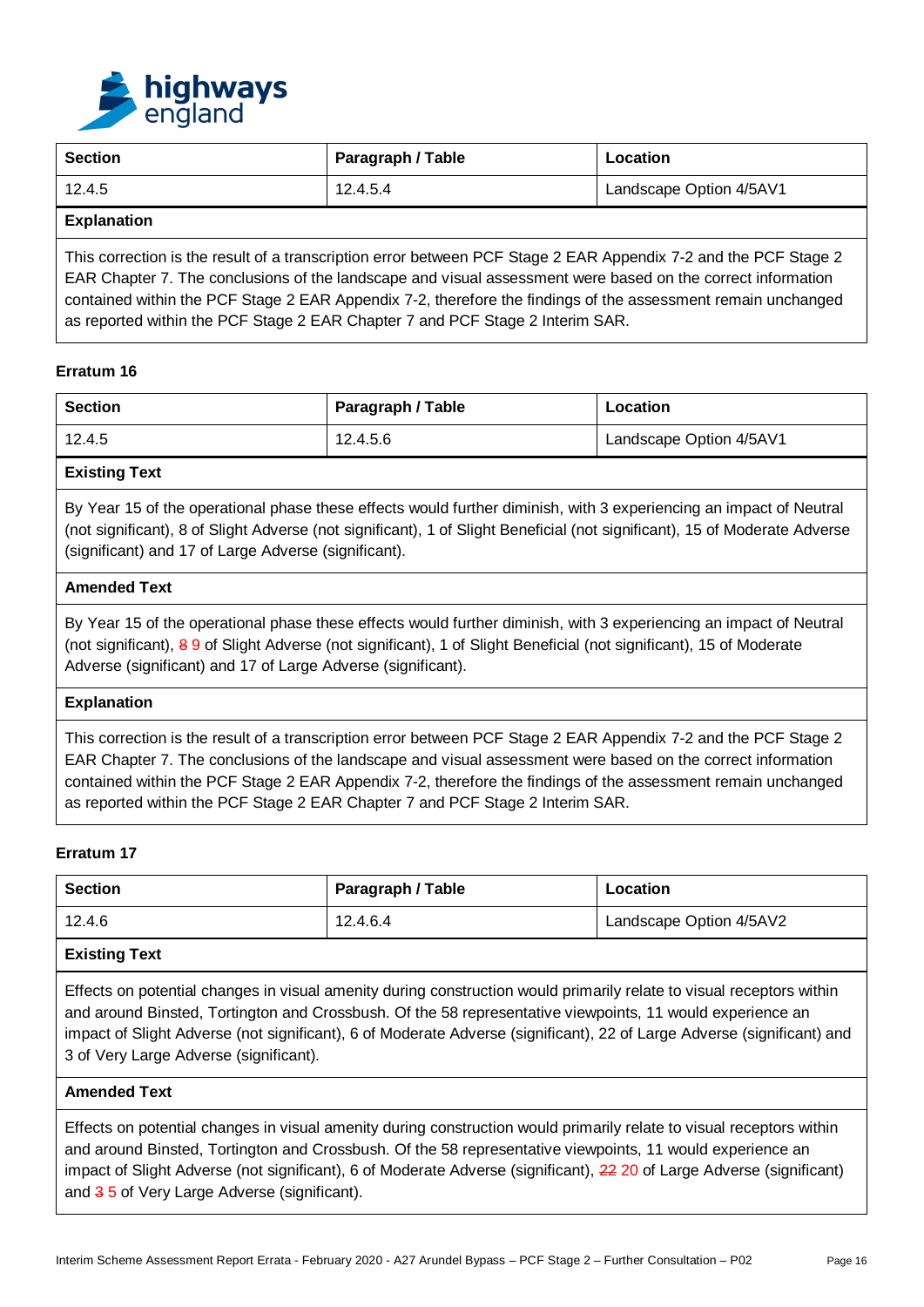

|        | Paragraph / Table | Location                |
|--------|-------------------|-------------------------|
| 12.4.6 | 12.4.6.4          | Landscape Option 4/5AV2 |

This correction is the result of a transcription error between PCF Stage 2 EAR Appendix 7-2 and the PCF Stage 2 EAR Chapter 7. The conclusions of the landscape and visual assessment were based on the correct information contained within the PCF Stage 2 EAR Appendix 7-2, therefore the findings of the assessment remain unchanged as reported within the PCF Stage 2 EAR Chapter 7 and PCF Stage 2 Interim SAR.

## **Erratum 18**

| <b>Section</b> | Paragraph / Table | Location      |
|----------------|-------------------|---------------|
| 12.4.6         | 12.4.6.5          | Option 4/5AV2 |

## **Existing Text**

By Year 1 of the operational phase these effects would diminish, with 3 experiencing an impact of Neutral (not significant), 9 of slight adverse (not significant), 1 of Slight Beneficial (not significant), 8 of Moderate Adverse (significant), 18 of Large Adverse (significant) and 3 of Very Large Adverse (significant).

#### **Amended Text**

By Year 1 of the operational phase these effects would diminish, with 3 experiencing an impact of Neutral (not significant), 9-10 of slight adverse (not significant), 1 of Slight Beneficial (not significant), 8 of Moderate Adverse (significant), 18 of Large Adverse (significant) and 3 of Very Large Adverse (significant).

#### **Explanation**

This correction is the result of a transcription error between PCF Stage 2 EAR Appendix 7-2 and the PCF Stage 2 EAR Chapter 7. The conclusions of the landscape and visual assessment were based on the correct information contained within the PCF Stage 2 EAR Appendix 7-2, therefore the findings of the assessment remain unchanged as reported within the PCF Stage 2 EAR Chapter 7 and PCF Stage 2 Interim SAR.

#### **Erratum 19**

| <b>Section</b> | Paragraph / Table | Location    |
|----------------|-------------------|-------------|
| 12.4.7         | 12.4.7.7          | Option 5BV1 |
| _ _ _          |                   |             |

# **Existing Text**

Effects on potential changes in visual amenity during construction would primarily relate to visual receptors within and around Walberton, Binsted, Tortington and Crossbush. Of the 58 representative viewpoints, 9 would experience an impact of Slight Adverse (not significant), 6 of Moderate Adverse (significant), 25 of Large Adverse (significant) and 2 of Very Large Adverse (significant).

#### **Amended Text**

Effects on potential changes in visual amenity during construction would primarily relate to visual receptors within and around Walberton, Binsted, Tortington and Crossbush. Of the 58 representative viewpoints, 9 would experience an impact of Slight Adverse (not significant), 6 of Moderate Adverse (significant), 25 24 of Large Adverse (significant) and 2 3 of Very Large Adverse (significant).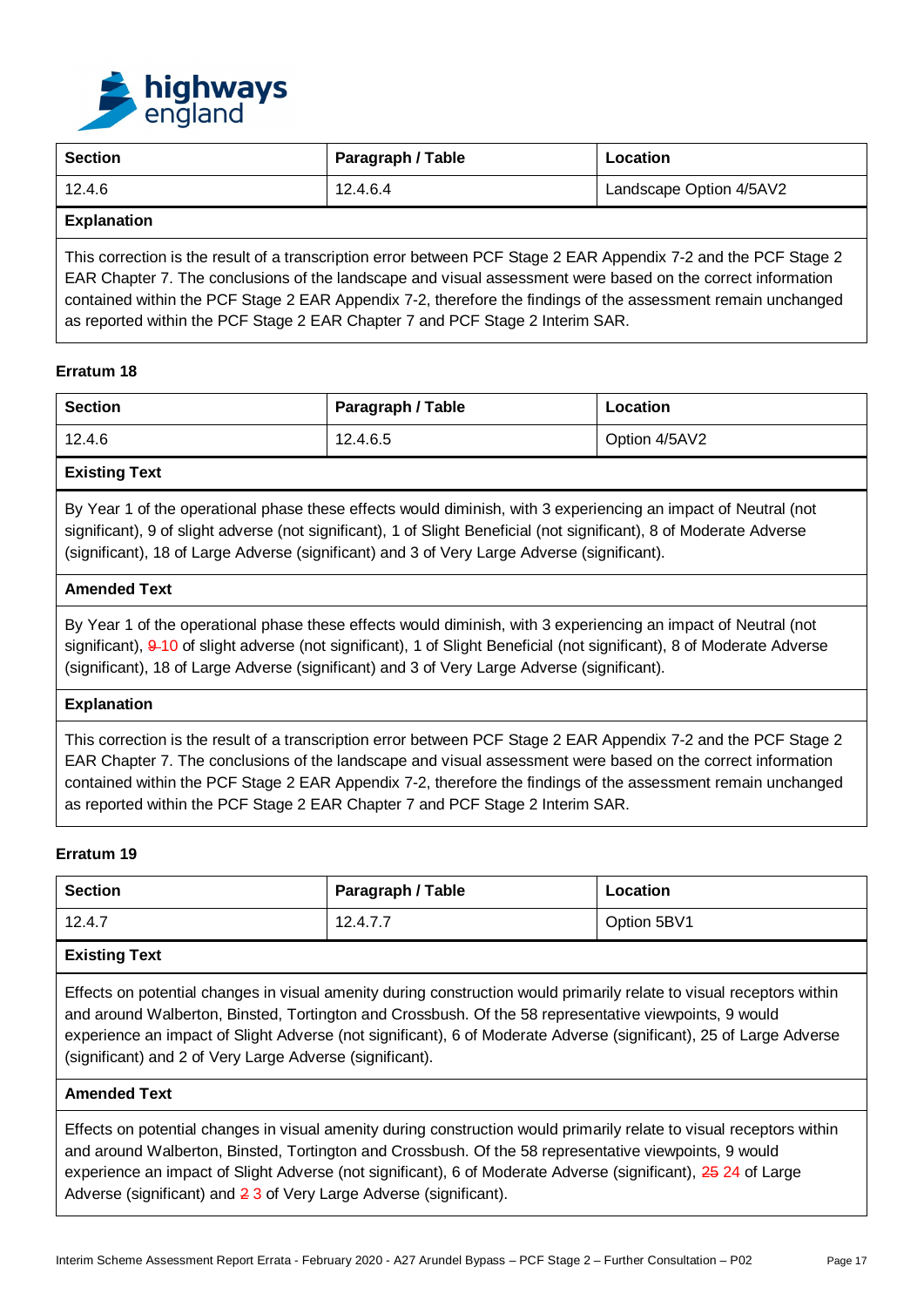

| Section | Paragraph / Table | Location    |
|---------|-------------------|-------------|
| 12.4.7  | 12.4.7.7          | Option 5BV1 |
|         |                   |             |

This correction is the result of a transcription error between PCF Stage 2 EAR Appendix 7-2 and the PCF Stage 2 EAR Chapter 7. The conclusions of the landscape and visual assessment were based on the correct information contained within the PCF Stage 2 EAR Appendix 7-2, therefore the findings of the assessment remain unchanged as reported within the PCF Stage 2 EAR Chapter 7 and PCF Stage 2 Interim SAR.

## **Erratum 20**

| <b>Section</b> | Paragraph / Table | Location              |
|----------------|-------------------|-----------------------|
| 12.4.7         | 12.4.7.7          | Landscape Option 5BV1 |

## **Existing Text**

By Year 15 of the operational phase these effects would further diminish, with 2 experiencing an impact of Neutral (not significant), 8 of Slight Adverse (not significant), 1 of Slight Beneficial (not significant), 18 of Moderate Adverse (significant), 11 of Large Adverse (significant) and 1 of Very Large Adverse (significant).

#### **Amended Text**

By Year 15 of the operational phase these effects would further diminish, with 2 experiencing an impact of Neutral (not significant), 8 of Slight Adverse (not significant), 1 of Slight Beneficial (not significant), 48 19 of Moderate Adverse (significant), 11 of Large Adverse (significant) and 1 of Very Large Adverse (significant).

#### **Explanation**

This correction is the result of a transcription error between PCF Stage 2 EAR Appendix 7-2 and the PCF Stage 2 EAR Chapter 7. The conclusions of the landscape and visual assessment were based on the correct information contained within the PCF Stage 2 EAR Appendix 7-2, therefore the findings of the assessment remain unchanged as reported within the PCF Stage 2 EAR Chapter 7 and PCF Stage 2 Interim SAR.

## **Erratum 21**

| <b>Section</b> | Paragraph / Table | Location                        |
|----------------|-------------------|---------------------------------|
| 12.5.2         | 12.5.2.3          | Biodiversity Option 1V5 and 1V9 |

## **Existing Text**

During the operational phase, a Moderate Adverse effect (significant) on bats is likely. Neutral effects (not significant) are likely on other identified ecological features.

#### **Amended Text**

During the operational phase, a Moderate Adverse effect (significant) on bats is likely. A Slight Adverse effect (significant) on barn owls is likely. Neutral effects (not significant) are likely on other identified ecological features.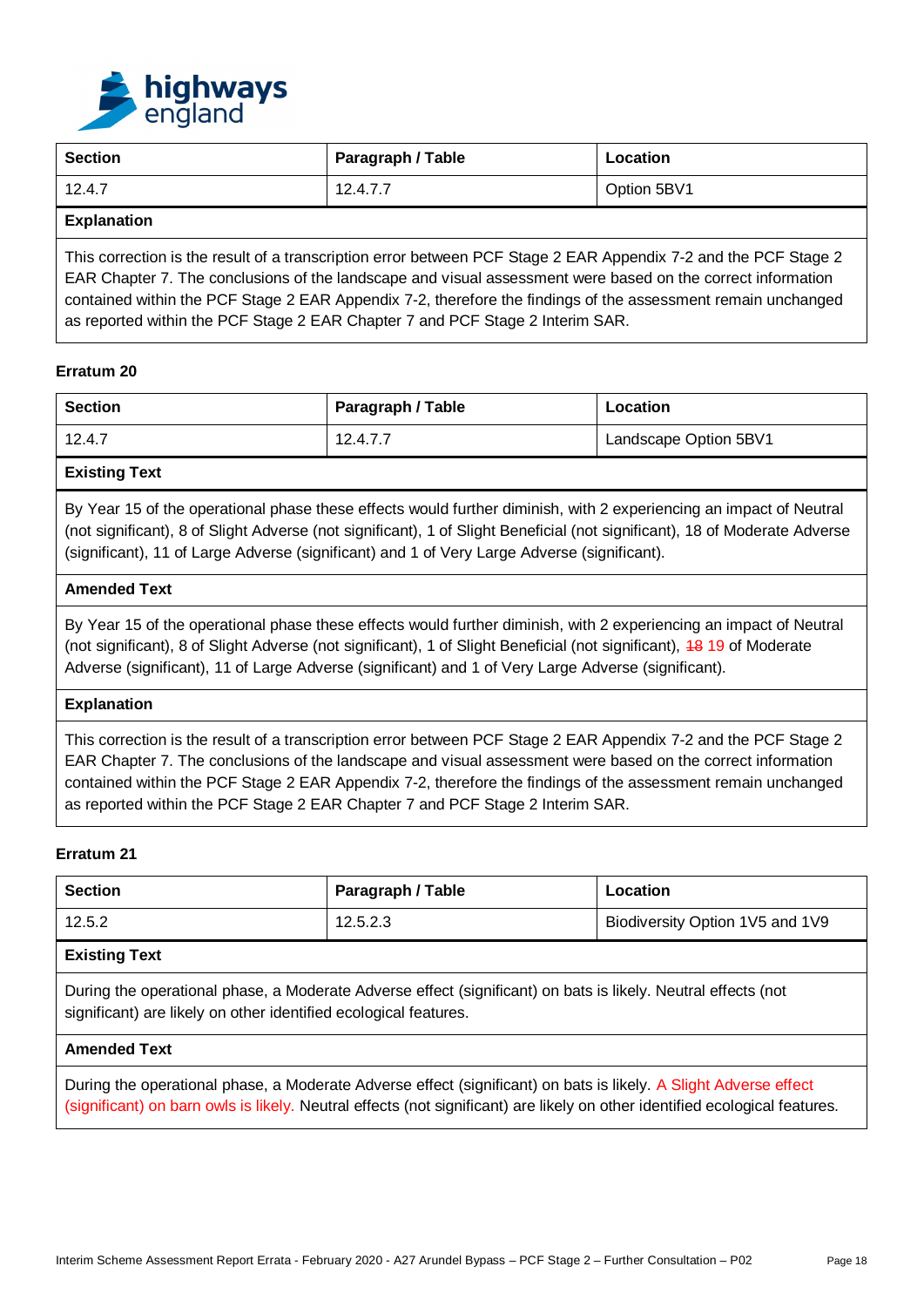

| <b>Section</b> | Paragraph / Table | Location                        |
|----------------|-------------------|---------------------------------|
| 12.5.2         | 12.5.2.3          | Biodiversity Option 1V5 and 1V9 |

This amendment corrects for the omission of an operational adverse effect relating to barn owl for Options 1V5 and 1V9. This correction has also been applied to PCF Stage 2 EAR Table 8-13 – Operational phase likely significant effects (see Environmental Assessment Report Errata, January 2020). This amendment does not alter the overall conclusion of the EAR and would not be a differentiating factor between Options.

## **Erratum 22**

| <b>Section</b> | Paragraph / Table | Location                       |
|----------------|-------------------|--------------------------------|
| 12.5.3         | 12.5.3.3          | <b>Biodiversity Option 3V1</b> |

# **Existing Text**

During the operational phase, a Large Adverse effect (significant) on Binsted Woods Complex LWS and a Very Large Adverse effect (significant) on bats is likely. Neutral effects (not significant) are likely on other identified ecological features.

## **Amended Text**

During the operational phase, a Large Adverse effect (significant) on Binsted Woods Complex LWS and a Very Large Adverse effect (significant) on bats is likely. A Moderate Adverse effect (significant) on barn owls is likely. Neutral effects (not significant) are likely on other identified ecological features referenced in Chapter 8.

## **Explanation**

This corrects the omission of an operational adverse effect relating to barn owl for Option 3V1. This correction has also been applied to PCF Stage 2 EAR Table 8-13 – Operational phase likely significant effects (see Environmental Assessment Report Errata, January 2020). This amendment does not alter the overall conclusion of the EAR and would not be a differentiating factor between off-line options as all have a moderate adverse operational effect.

## **Erratum 23**

| <b>Section</b>       | Paragraph / Table | Location                          |
|----------------------|-------------------|-----------------------------------|
| 12.5.4               | 12.5.4.1          | <b>Biodiversity Option 4/5AV1</b> |
| <b>Existing Text</b> |                   |                                   |

During construction, a Very Large Adverse effect (significant) is likely on ancient and veteran trees. Large Adverse effects (significant) are likely on Binsted Wood Complex LWS and Coastal and floodplain grazing marsh HPI. Ancient woodland and Traditional orchard HPI are likely to experience Moderate Adverse effects (significant). Slight Adverse effects (significant) are likely on the Avisford Notable Road Verge.

#### **Amended Text**

During construction, a Very Large Adverse effect (significant) is likely on ancient and veteran trees. Large Adverse effects (significant) are likely on Binsted Wood Complex LWS and Coastal and floodplain grazing marsh HPI. Ancient woodland and Traditional orchard HPI are likely to experience Moderate Adverse effects (significant). Slight Adverse effects (significant) are likely on the Avisford Notable Road Verge and Deciduous woodland HPI.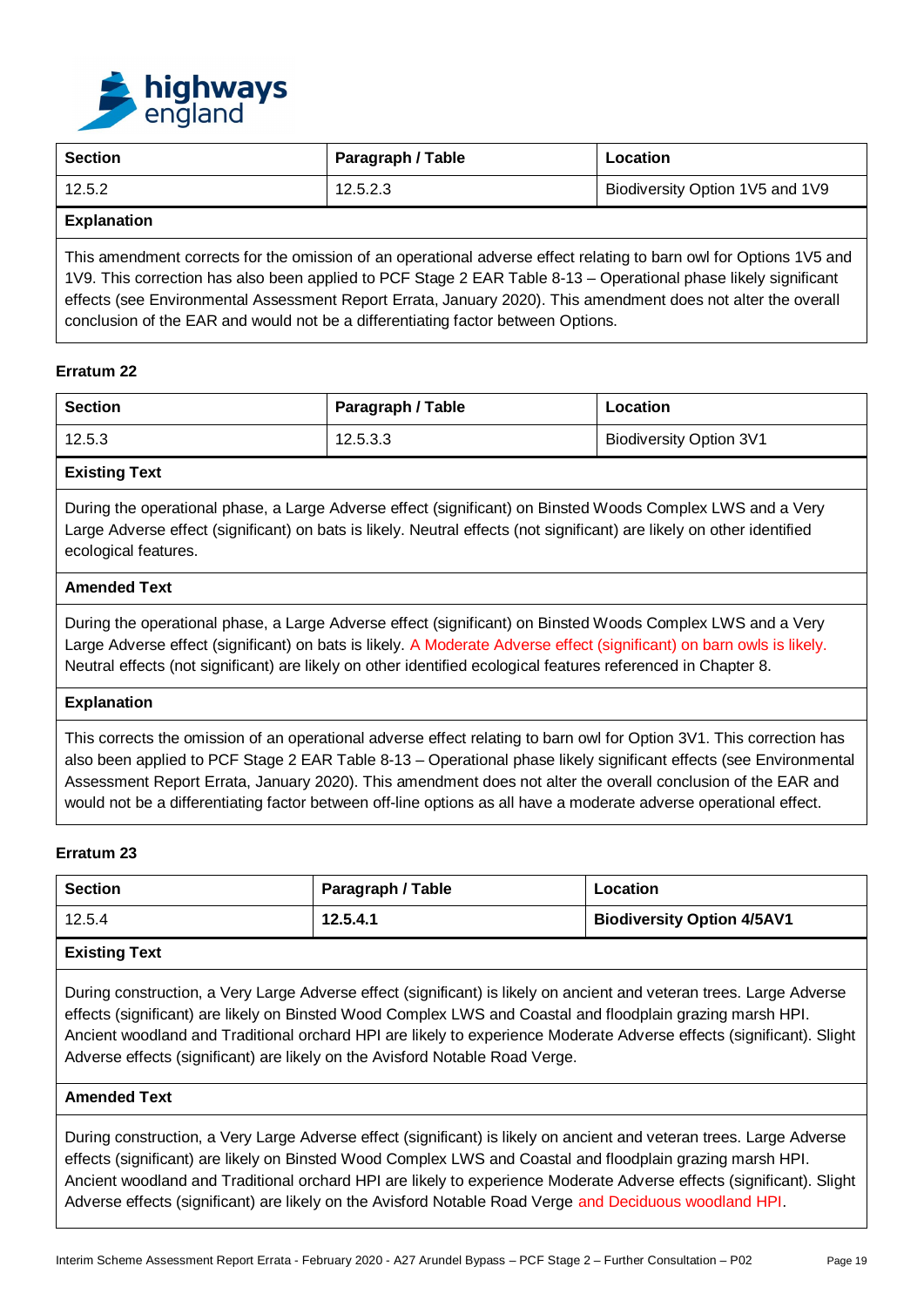

| <b>Section</b> | Paragraph / Table | Location                          |
|----------------|-------------------|-----------------------------------|
| 12.5.4         | 12.5.4.1          | <b>Biodiversity Option 4/5AV1</b> |
| Evnlonation    |                   |                                   |

This amendment corrects for the omission of an adverse effect relating to deciduous woodland for Option 4/5AV1 in the Interim SAR. Table 8-12 of the PCF Stage 2 EAR correctly defines the effect of Slight Adverse on deciduous woodland HPI and thus the conclusions summarised in Section 8.9.3 the EAR remain unchanged. This was caused by a transcription error between the Environmental Assessment Report and the Interim SAR.

## **Erratum 24**

| <b>Section</b> | Paragraph / Table | Location            |
|----------------|-------------------|---------------------|
| 12.5.5         | 12.5.4.3          | Biodiversity 4/5AV1 |

## **Existing Text**

During the operational phase, a Very Large Adverse effect (significant) on bats is likely. A Moderate Adverse effect (significant) on barn owls is likely. Neutral effects (not significant) are likely on other identified ecological features.

## **Amended Text**

During the operational phase, a Very Large Adverse effect (significant) on bats is likely. A Moderate Adverse effect (significant) on barn owls is likely. A Slight Adverse effect (significant) on Binsted Wood Complex LWS is likely. Neutral effects (not significant) are likely on other identified ecological features.

#### **Explanation**

This transcription error relates to the adverse effects associated with Binsted Wood Complex LWS. This error was corrected for in the EAR Errata issued in September 2019. However, it remained incorrect in the Interim SAR. The results of the assessment have already been corrected by the previously issued errata and thus this further erratum affecting the Interim SAR does not change the assessment previously provided.

## **Erratum 25**

| <b>Section</b>                      | Paragraph / Table | Location                   |
|-------------------------------------|-------------------|----------------------------|
| 12.5.5                              | 12.5.5.3          | Biodiversity Option 4/5AV2 |
| المعادية والمستلفظ المرادية والمراد |                   |                            |

#### **Existing Text**

During the operational phase, a Large Adverse effect (significant) on bats is likely. A Moderate Adverse effect (significant) on barn owls is likely. Neutral effects (not significant) are likely on other identified ecological features.

#### **Amended Text**

During the operational phase, a Very Large Adverse effect (significant) on bats is likely. A Large Adverse effect (significant) on Binsted Wood Complex LWS. A Moderate Adverse effect (significant) on barn owls is likely. Neutral effects (not significant) are likely on other identified ecological features.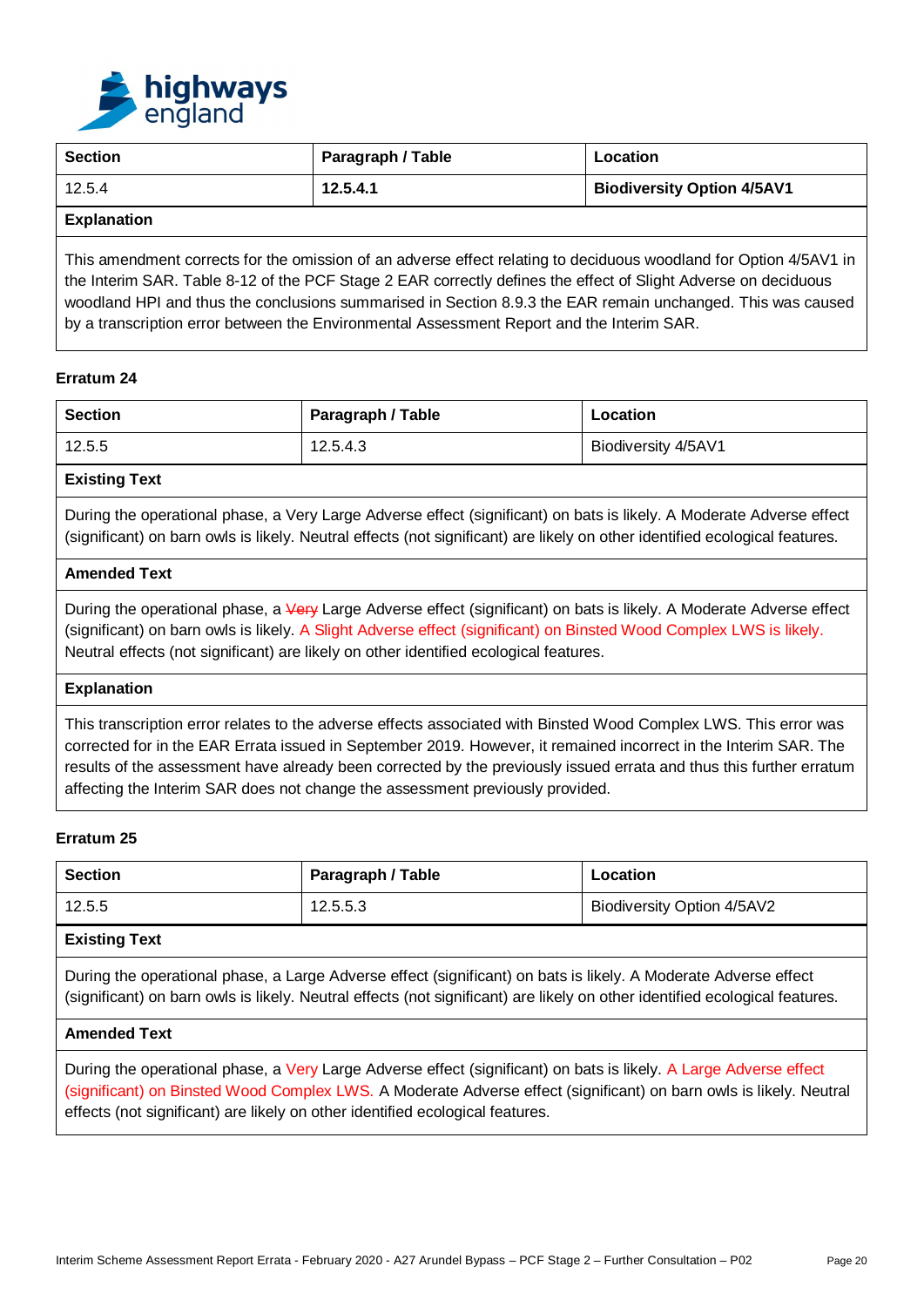

| <b>Section</b>     | Paragraph / Table | Location                   |
|--------------------|-------------------|----------------------------|
| 12.5.5             | 12.5.5.3          | Biodiversity Option 4/5AV2 |
| <b>Explanation</b> |                   |                            |

This transcription error relates to the adverse effects associated with Binsted Wood Complex LWS and bats. This error was corrected for in the EAR Errata issued in September 2019. However, it remained incorrect in the Interim SAR. The results of the assessment have already been corrected by the previously issued errata and thus this further erratum affecting the Interim SAR does not change the assessment previously provided

## **Erratum 26**

| Section | Paragraph / Table | Location                       |
|---------|-------------------|--------------------------------|
| 12.8.4  | 12.8.4.2          | Noise and Vibration Option 3V1 |

## **Existing Text**

An estimated 379 properties would experience a noise level increase classified as moderate (370 properties) and major (9 properties) in the long-term

#### **Amended Text**

An estimated 379 326 properties would experience a noise level increase classified as moderate (370 317 properties) and major (9 properties) in the long-term

#### **Explanation**

The corrections described above are the result of a transcription error between the technical appendix (see Table 11-3- 16 of Appendix 11-3 – Noise Model Results of the PCF Stage 2 EAR) and the PCF Stage 2 EAR Chapter 11 – Noise and Vibration, which carried through to the Interim SAR and are corrected here. The noise assessment was based on the correct information and so the conclusions of the assessment are unaffected and remain valid.

#### **Erratum 27**

| <b>Section</b> | Paragraph / Table | Location                          |
|----------------|-------------------|-----------------------------------|
| 12.8.5         | 12.8.5.3          | Noise and Vibration Option 4/5AV1 |

## **Existing Text**

During the operational phase, significant adverse effects are likely at existing properties east and south of Crossbush, in Tortington and Binsted. Significant adverse effects are also likely at properties south of A27, west of Ford Road Roundabout.

## **Amended Text**

During the operational phase, significant adverse effects are likely at existing properties east and south of Crossbush, in Tortington and Binsted. Significant adverse effects are also likely at properties south of A27, west of Ford Road Roundabout and Fitzalan Road.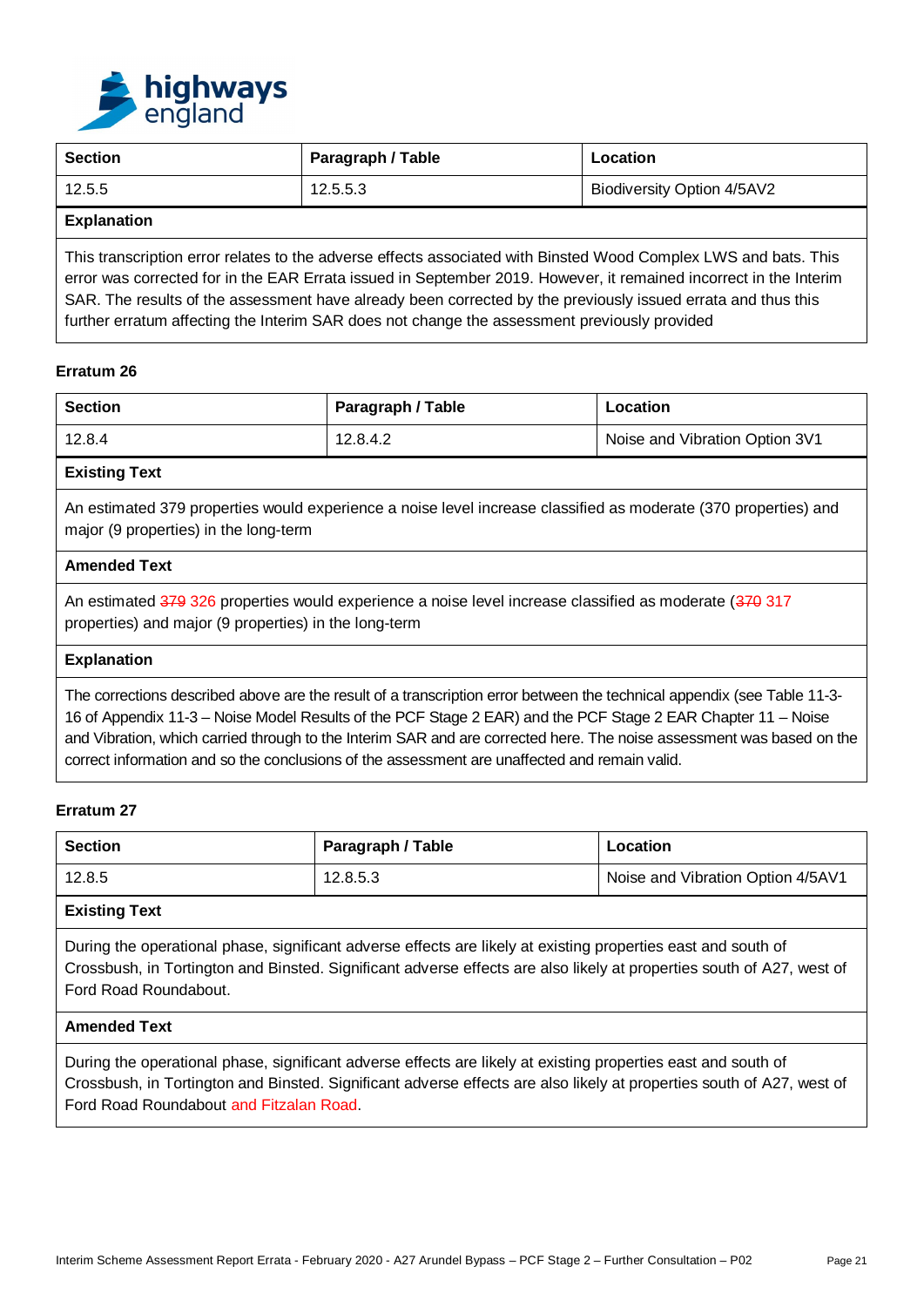

| <b>Section</b> | Paragraph / Table | Location                          |  |
|----------------|-------------------|-----------------------------------|--|
| 12.8.5         | 12.8.5.3          | Noise and Vibration Option 4/5AV1 |  |
|                |                   |                                   |  |

This correction is the result of a transcription error from Table 11-21 of the PCF Stage 2 EAR, which carried through to the Interim SAR. For Scheme option 4/5AV1, Fitzalan Road should have been identified as a significant adverse effect and as a consequence Fitzalan Road was omitted from paragraph 12.8.5.3.

Whilst the conclusion for Scheme option 4/5AV1 has changed for the existing properties on Fitzalan Road, all the modelling, prediction and assessment work for PCF Stage 2 is correct.

#### **Erratum 28**

| Section | Paragraph / Table | Location                          |
|---------|-------------------|-----------------------------------|
| 12.8.6  | 12.8.6.2          | Noise and Vibration Option 4/5AV2 |
|         |                   |                                   |

## **Existing Text**

The following is a summary of aspects which have potential significant adverse effects over the long-term during the operational phase.

■ An estimated 224 properties would experience a noise level increase classified as moderate (160 properties) and major (61 properties) in the long-term.

#### **Amended Text**

The following is a summary of aspects which have potential significant adverse effects over the long-term during the operational phase.

■ An estimated 224 properties would experience a noise level increase classified as moderate (160 properties) and or major (64 64 properties) in the long-term.

## **Explanation**

The correction rectifies a simple subtraction error. The noise assessment was based on the correct information and so the assessment and conclusions are unaffected and remain valid

#### **Erratum 29**

| <b>Section</b>                                                                                                                                                                     | Paragraph / Table | Location                          |
|------------------------------------------------------------------------------------------------------------------------------------------------------------------------------------|-------------------|-----------------------------------|
| 12.9.2                                                                                                                                                                             | 12.9.2.6          | Population and Health All options |
| <b>Existing Text</b>                                                                                                                                                               |                   |                                   |
| During operation, positive effects on health due to permanent changes in air quality. There are negative effects on<br>health arising from noise levels across all Scheme options. |                   |                                   |
| <b>Amended Text</b>                                                                                                                                                                |                   |                                   |
| During operation, positive effects on health due to permanent changes in air quality. There are positive and                                                                       |                   |                                   |

negative effects on health arising from noise levels across all Scheme options.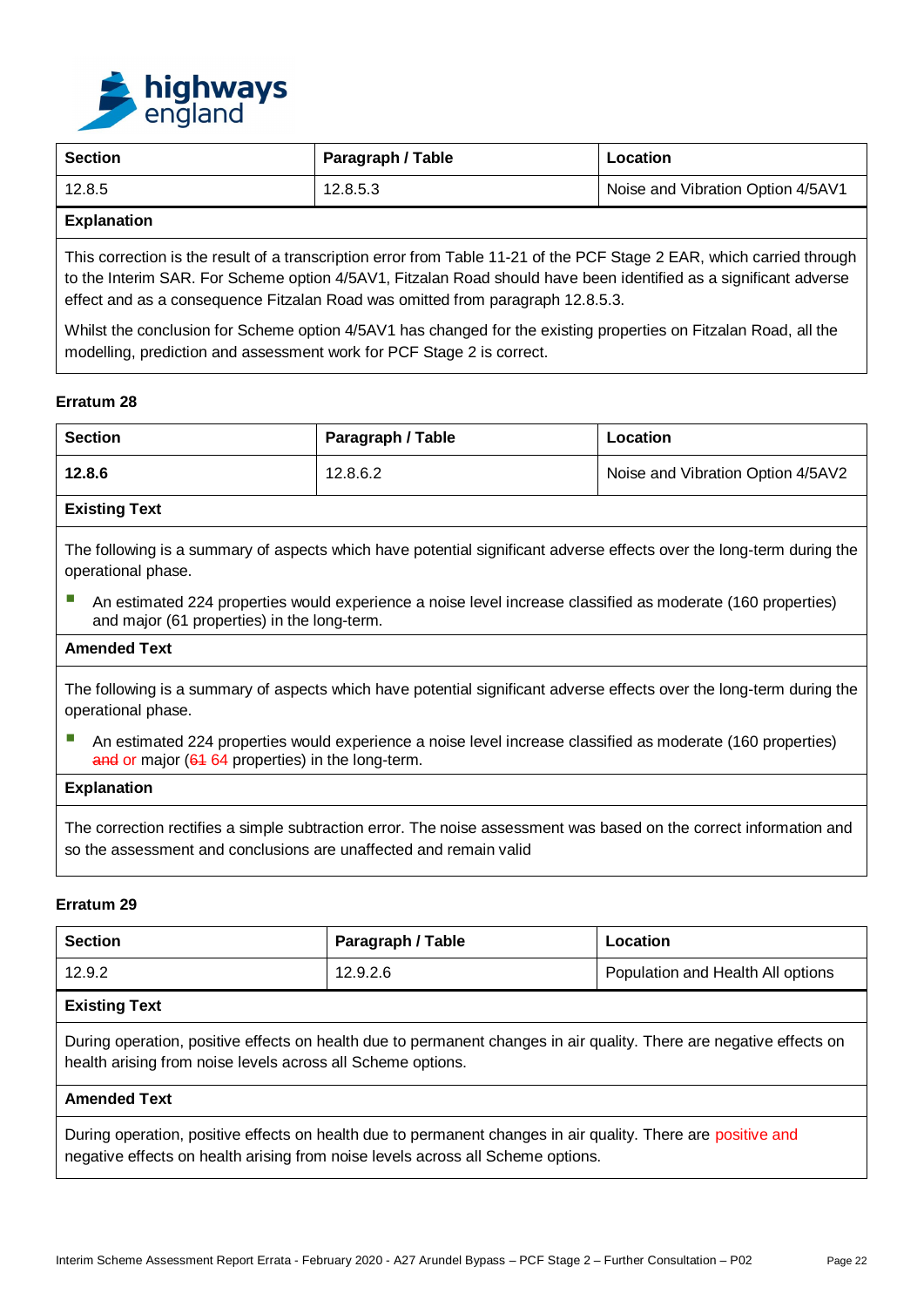

| <b>Section</b>     | Paragraph / Table | Location                          |
|--------------------|-------------------|-----------------------------------|
| 12.9.2             | 12.9.2.6          | Population and Health All options |
| <b>Explanation</b> |                   |                                   |

There are some noise improvements as a result of the scheme as illustrated in PCF Stage 2 EAR Chapter 12, Section 12.10. The assessment text has been correctly presented in Section 12.10 and this amendment does not impact the overall conclusion of the environmental impact assessment. The results of the assessment have not changed as a result of the correction described above as it is the result of a transcription error between the PCF Stage 2 EAR Chapter 12, Section 12.10 and Table 12-42.

## **Erratum 30**

| <b>Section</b> | Paragraph / Table    | Location                                                  |
|----------------|----------------------|-----------------------------------------------------------|
| 12.10.2        | 12.10.2.4 -12.10.2.5 | Road Drainage and Water<br><b>Environment All options</b> |

## **Existing Text**

During the operational phase, Neutral effects (not significant) are likely on the following aspects: water quality in the River Arun and other watercourses, and flood risk and flood flow, and the recharge rate of groundwater assets.

All options are likely to result in Slight Adverse effects (not significant) Secondary A aquifers due to pond dewatering during the operational phase.

#### **Amended Text**

During the operational phase. Neutral effects (not significant) are likely on the following aspects: water quality in the River Arun and other watercourses, and flood risk and flood flow, and the recharge rate of groundwater assets assuming that appropriate mitigation is in place.

All options are likely to result in Slight Adverse effects (not significant) on the recharge rate of groundwater assets Secondary A aquifers due to pond dewatering during the operational phase.

#### **Explanation**

The groundwater assessment was conducted based on the correct assessments provided in the body of the PCF Stage 2 EAR Chapter 13 (paragraph 13.9.8.27). The corrections are the result of transcription error between the summary section and the body text of the PCF Stage 2 EAR Chapter 13: Road Drainage and Water Drainage. Therefore, the erratum does not affect the conclusions of the assessment.

## **2.6. Interim SAR Appendix F: Appraisal Summary Tables (ASTs) – Noise and Vibration**

#### **Erratum 1**

| <b>Row</b>                                       | Paragraph / Table         | Location          |
|--------------------------------------------------|---------------------------|-------------------|
| Appraisal summary Table - Environment/ Noise Row | 4 <sup>th</sup> Paragraph | <b>Option 1V5</b> |
| <b>Existing Text</b>                             |                           |                   |

419 properties within the study area would be subject to noise levels exceeding the significant observed adverse effect level (SOAEL) in the design (forecast) year without Option 1V5, this number would reduce to 273 once the option is in operation in the design year. There will, therefore, be 146 fewer properties with noise levels above SOAEL with Option 1V5 in operation compared to do-minimum in the design year.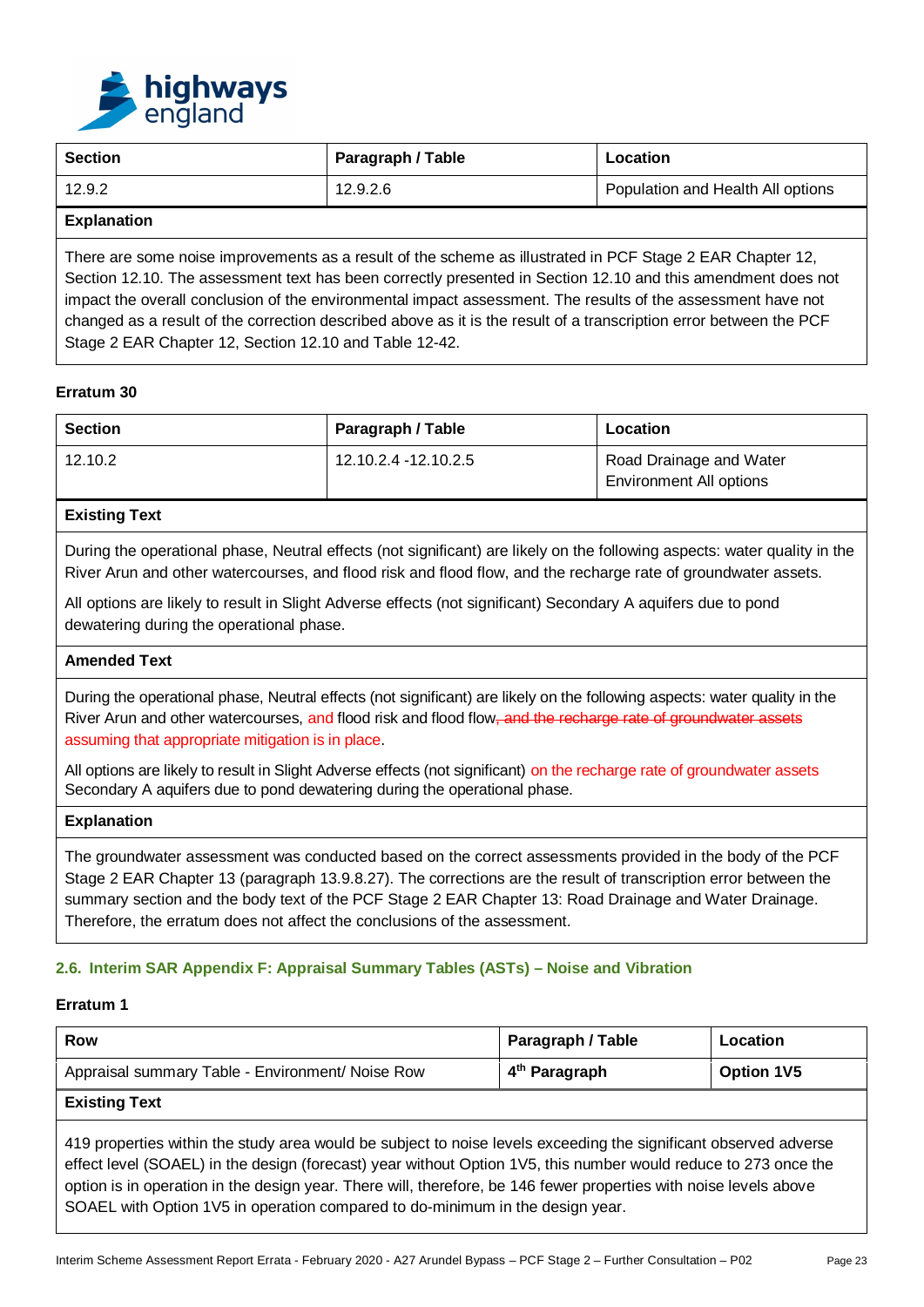

| <b>Row</b>                                       | Paragraph / Table         | Location          |
|--------------------------------------------------|---------------------------|-------------------|
| Appraisal summary Table - Environment/ Noise Row | 4 <sup>th</sup> Paragraph | <b>Option 1V5</b> |

## **Amended Text**

419 properties within the study area would be subject to noise levels exceeding the significant observed adverse effect level (SOAEL) in the design (forecast) year without Option 1V5, this number would reduce to 273 255 once the option is in operation in the design year. There will, therefore, be 446 164 fewer properties with noise levels above SOAEL with Option 1V5 in operation compared to do-minimum in the design year.

#### **Explanation**

The corrections described above are the result of a transcription error between the technical appendix (see Table 11-3-2 of Appendix 11-3 – Noise Model Results of the PCF Stage 2 EAR) and the PCF Stage 2 EAR Chapter 11 – Noise and Vibration, which carried through to the Appraisal Summary Table and are corrected here. The noise assessment was based on the correct information and so the conclusions of the assessment are unaffected and remain valid.

## **Erratum 2**

| Row                                              | Paragraph / Table         | Location   |
|--------------------------------------------------|---------------------------|------------|
| Appraisal summary Table - Environment/ Noise Row | 8 <sup>th</sup> Paragraph | Option 1V9 |

## **Existing Text**

NIAs to the west of Option 1V9, along the existing A27, and to the east and south of Crossbush (12491, 5491, 12490, 6158, 5490, 12489, 5487, 5488, 12488, 5485, 5486, 5484, 6157) generally experience a negligible to minor adverse impact in the short-term, and negligible impact in the long-term; although one area (6157) continues to experience minor adverse impact in the long-term (6157 and 5486). Conversely, one property within NIAs 5487 will experience a minor beneficial impact in the short-term and negligible in the long-term.

## **Amended Text**

A summary of key noise impacts is presented below; the PCF Stage 2 EAR Chapter 11 provides a full description. NIAs to the west of Option 1V9, along the existing A27, and to the east and south of Crossbush (12491, 5491, 12490, 6158, 5490, 12489, 5487, 5488, 12488, 5485, 5486, 5484, 6157) generally experience a negligible to minor adverse impact in the short-term, and negligible impact in the long-term; although one area (6157) continues to experience minor adverse impact in the long-term (6157 and 5486) although two areas continue to experience a minor adverse impact in the long-term (6157 and 5486). Conversely, one property within NIAs 5487 will experience a minor beneficial impact in the short-term and negligible in the long-term.

#### **Explanation**

The correction described above rectifies an inconsistency in the original text. The noise assessment was based on the correct information and so the conclusions of the assessment are unaffected and remain valid.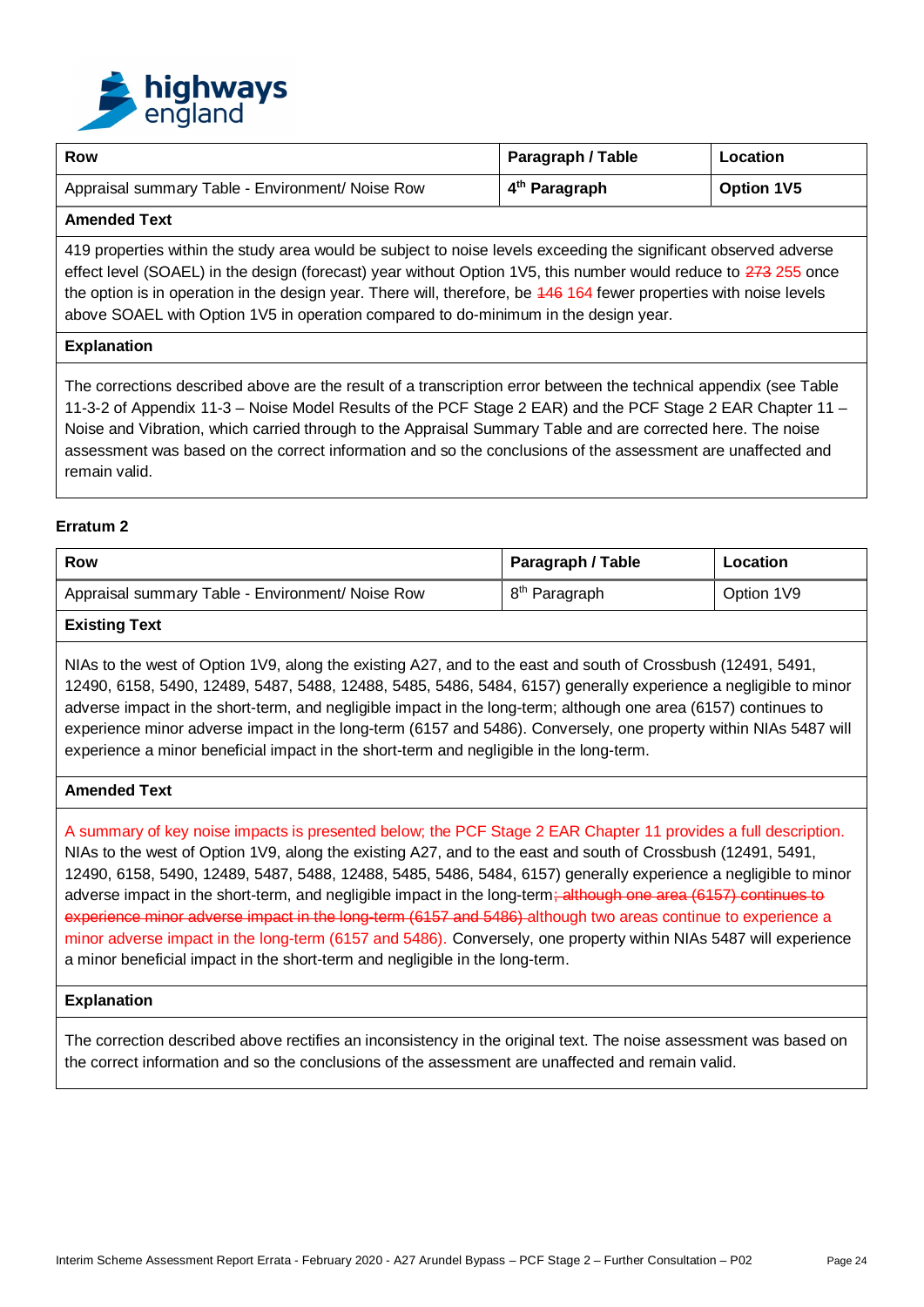

| Row                                              | Paragraph / Table         | Location   |
|--------------------------------------------------|---------------------------|------------|
| Appraisal summary Table - Environment/ Noise Row | 5 <sup>th</sup> Paragraph | Option 3V1 |
| _ _ _ _                                          |                           |            |

# **Existing Text**

379 properties would experience a moderate and major adverse impact in the long-term (moderate adverse: 370 properties; major adverse: 9 properties).

# **Amended Text**

379 326 properties would experience a moderate and major adverse impact in the long-term (moderate adverse: 370 317 properties; major adverse: 9 properties).

#### **Explanation**

The corrections described above are the result of a transcription error between the technical appendix (see Table 11-3-16 of Appendix 11-3 – Noise Model Results of the PCF Stage 2 EAR) and the PCF Stage 2 EAR Chapter 11 – Noise and Vibration, which carried through to the Appraisal Summary Table and are corrected here. The noise assessment was based on the correct information and so the conclusions of the assessment are unaffected and remain valid.

## **Erratum 4**

| Row                                              | Paragraph / Table         | Location   |
|--------------------------------------------------|---------------------------|------------|
| Appraisal summary Table - Environment/ Noise Row | 8 <sup>th</sup> Paragraph | Option 3V1 |
| _____                                            |                           |            |

## **Existing Text**

NIAs to the west of Option 3V1 (6158 and 5490) generally experience a minor adverse impact in the short-term, and negligible impact in the long-term. NIAs to the east and south of Crossbush (12486, 12485 and 5482) experience a minor to moderate impact in the short-term and long-term. NIAs along the existing A27 through Arundel (12489, 5487, 5488, 12488, 5485 and 5486) generally experience a minor to moderate beneficial impact in the short-term and negligible to minor beneficial impact in the long-term.

#### **Amended Text**

NIAs to the west of Option 3V1 (6158 and 5490) generally experience a minor adverse impact in the short-term, and negligible impact in the long-term. NIAs to the east and south of Crossbush (12486, 12485 and 5482) experience a minor to moderate adverse impact in the short-term and a negligible to moderate adverse impact in the long-term. NIAs along the existing A27 through Arundel (12489, 5487, 5488, 12488, 5485 and 5486) generally experience a minor to moderate beneficial impact in the short-term and negligible to minor beneficial impact in the long-term.

#### **Explanation**

The corrections described above rectify a simple typographical error and more accurately explain the long-term impacts shown in Figure 11-25 of the PCF Stage 2 EAR. The noise assessment was based on the correct information and so the conclusions of the assessment are unaffected and remain valid.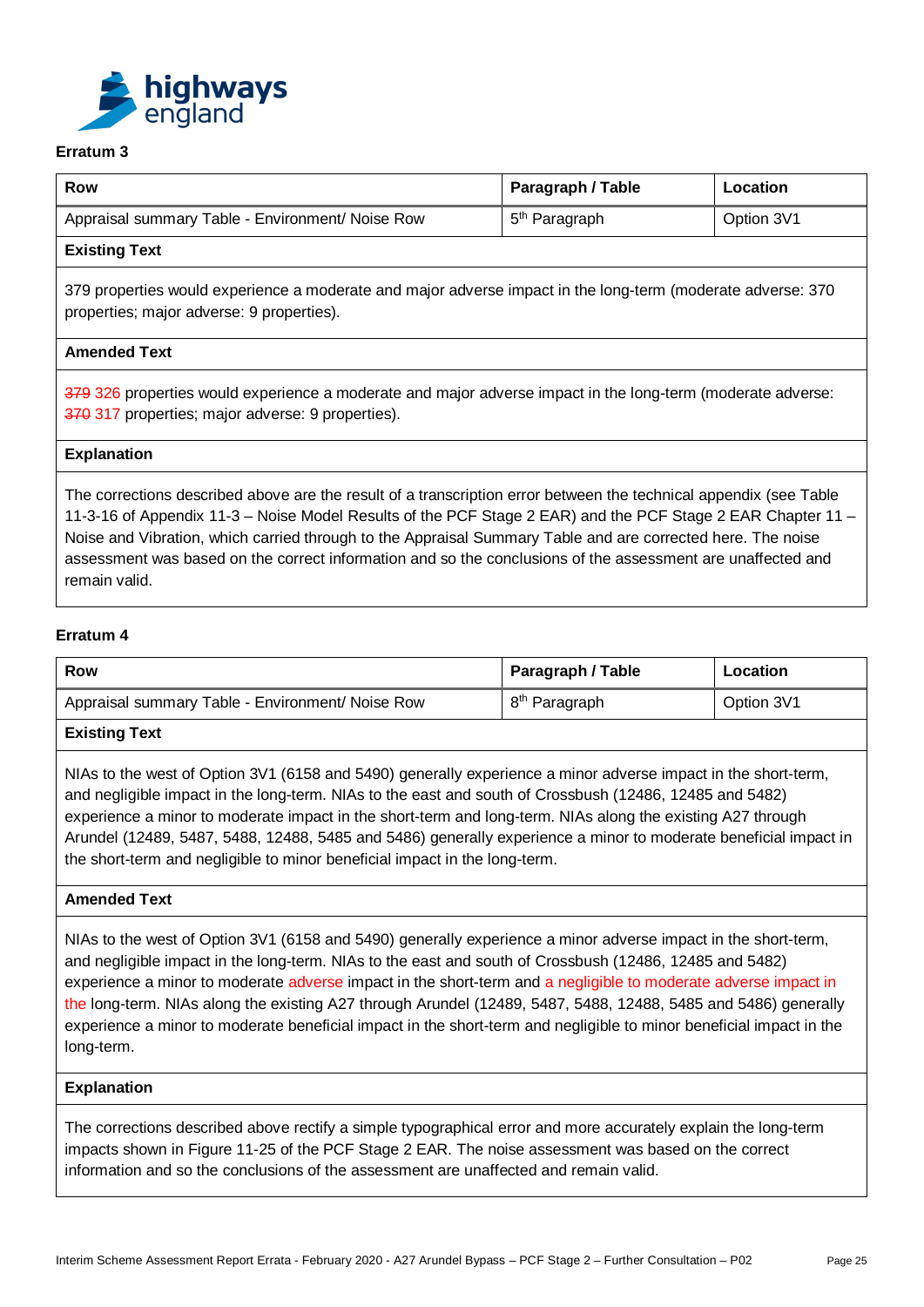

| Row                                              | Paragraph / Table         | Location      |
|--------------------------------------------------|---------------------------|---------------|
| Appraisal summary Table - Environment/ Noise Row | 4 <sup>th</sup> Paragraph | Option 4/5AV1 |

## **Existing Text**

428 properties within the study area would be subject to noise levels exceeding the significant observed adverse effect level (SOAEL) in the design (forecast) year without Option 4/5AV1, this number would reduce to 232 once the option is in operation in the design year. There will, therefore, be 196 fewer properties with noise levels above SOAEL with Option 4/5AV1 in operation compared to do-minimum in the design year.

#### **Amended Text**

428 properties within the study area would be subject to noise levels exceeding the significant observed adverse effect level (SOAEL) in the design (forecast) year without Option 4/5AV1, this number would reduce to 232 231 once the option is in operation in the design year. There will, therefore, be 196 197 fewer properties with noise levels above SOAEL with Option 4/5AV1 in operation compared to do-minimum in the design year.

#### **Explanation**

The corrections described above are the result of a transcription error into the Appraisal Summary Table from paragraph 11.10.6 (third bullet point) of the PCF Stage 2 EAR Chapter 11 – Noise and Vibration. The noise assessment was based on the correct information and so the conclusions of the assessment are unaffected and remain valid.

## **2.7. Interim SAR Appendix F: Appraisal Summary Tables (ASTs) – Cultural Heritage**

#### **Erratum 1**

| <b>Row</b>                                                                                   | Paragraph / Table         | Location   |
|----------------------------------------------------------------------------------------------|---------------------------|------------|
| Appraisal Summary Table – Summary of Key Impacts - Environment<br>/ Historic Environment Row | 1 <sup>st</sup> Paragraph | Option 1V5 |
| <b>Fxisting Text</b>                                                                         |                           |            |

## **Existing Text**

Option 1V5 will have direct impacts on the context (setting) of heritage assets, including two Scheduled Monuments, four Grade I Listed Buildings, four Grade II\* Listed Buildings, 205 Grade II Listed Buildings and one Conservation Area. The impacts are likely to include harm to the relationship between the asset and its setting so that the relationship is no longer readily appreciable; the interpretability of the significance of the asset is significantly reduced; a loss or reduction of rural tranquillity and / or where traffic noise, light and movement are likely to increase.

#### **Amended Text**

Option 1V5 will have direct impacts on the context (setting) of heritage assets, including two five Scheduled Monuments, four Grade I Listed Buildings, *four six Grade II<sup>\*</sup>* Listed Buildings, 205 206 Grade II Listed Buildings, one Grade II<sup>\*</sup> registered park and garden and one two Conservation Areas. The impacts are likely to include harm to the relationship between the asset and its setting so that the relationship is no longer readily appreciable; the interpretability of the significance of the asset is significantly reduced; a loss or reduction of rural tranquillity and / or where traffic noise, light and movement are likely to increase.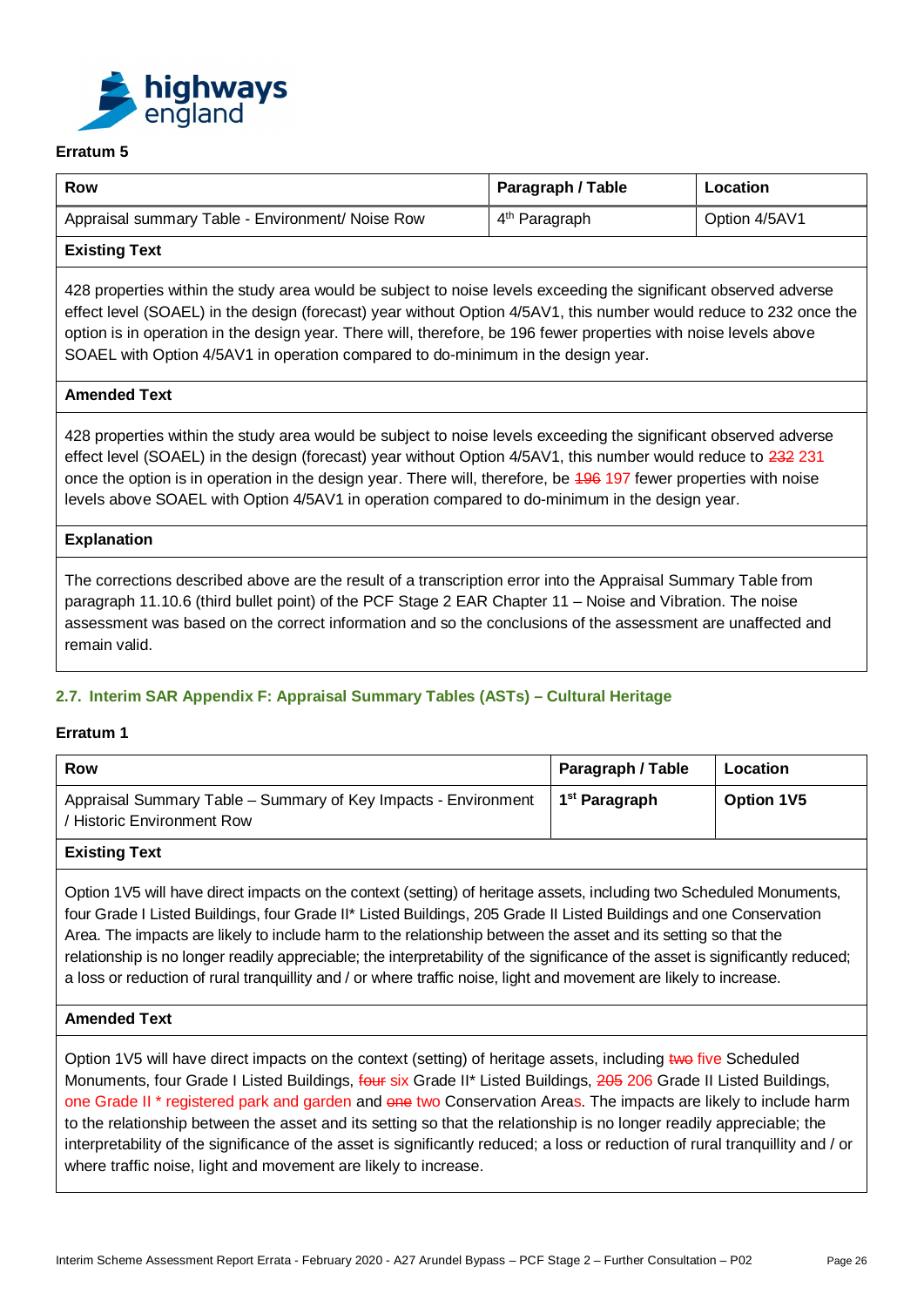

| <b>Row</b>                                                                                   | Paragraph / Table         | Location          |
|----------------------------------------------------------------------------------------------|---------------------------|-------------------|
| Appraisal Summary Table - Summary of Key Impacts - Environment<br>/ Historic Environment Row | 1 <sup>st</sup> Paragraph | <b>Option 1V5</b> |
| <b>Explanation</b>                                                                           |                           |                   |

The corrections to the number of designated heritage assets affected is set out in the corrected PCF Stage 2 EAR Cultural Heritage chapter (Attachment 1 of the PCF Stage 2 EAR errata Feb 2020) reflect transcription errors from material that was available from the consultation documents, such as the PCF Stage 2 EAR –Appendix 6-1 (Gazetteer) and accompanying figures (Figures 6-1 to 6-18). The errata above are the result of a transcription error within a complex dataset. Whilst the erratum changes specific elements of this PCF Stage 2 (Options Selection) assessment, they do not affect overall scoring and the conclusions. The erratum applies to all the supporting documents, comprising the Consultation Brochure, Interim Scheme Assessment Report (SAR) and South Downs National Park Special Quality Assessment (SDNP SQA).

## **Erratum 2**

| Row                                                                                                 | Paragraph / Table         | Location   |
|-----------------------------------------------------------------------------------------------------|---------------------------|------------|
| Appraisal Summary Table – Summary of Key Impacts -<br><b>Environment / Historic Environment Row</b> | 1 <sup>st</sup> Paragraph | Option 1V9 |
| <b>Existing Text</b>                                                                                |                           |            |

## **Existing Text**

Option 1V9 will have direct impacts on the context (setting) of heritage assets, including two Scheduled Monuments, four Grade I Listed Buildings, four Grade II\* Listed Buildings, 206 Grade II Listed Buildings and one Conservation Area. The impacts are likely to include harm to the relationship between the asset and its setting so that the relationship is no longer readily appreciable; the interpretability of the significance of the asset is significantly reduced; a loss or reduction of rural tranquillity and / or where traffic noise, light and movement are likely to increase.

## **Amended Text**

Option 1V9 will have direct impacts on the context (setting) of heritage assets, including two five Scheduled Monuments, four Grade I Listed Buildings, four six Grade II\* Listed Buildings, 206 205 Grade II Listed Buildings, one Grade II\* registered park and garden and one two Conservation Areas. The impacts are likely to include harm to the relationship between the asset and its setting so that the relationship is no longer readily appreciable; the interpretability of the significance of the asset is significantly reduced; a loss or reduction of rural tranquillity and / or where traffic noise, light and movement are likely to increase.

#### **Explanation**

Refer to Section 2.7, Erratum 1 explanation.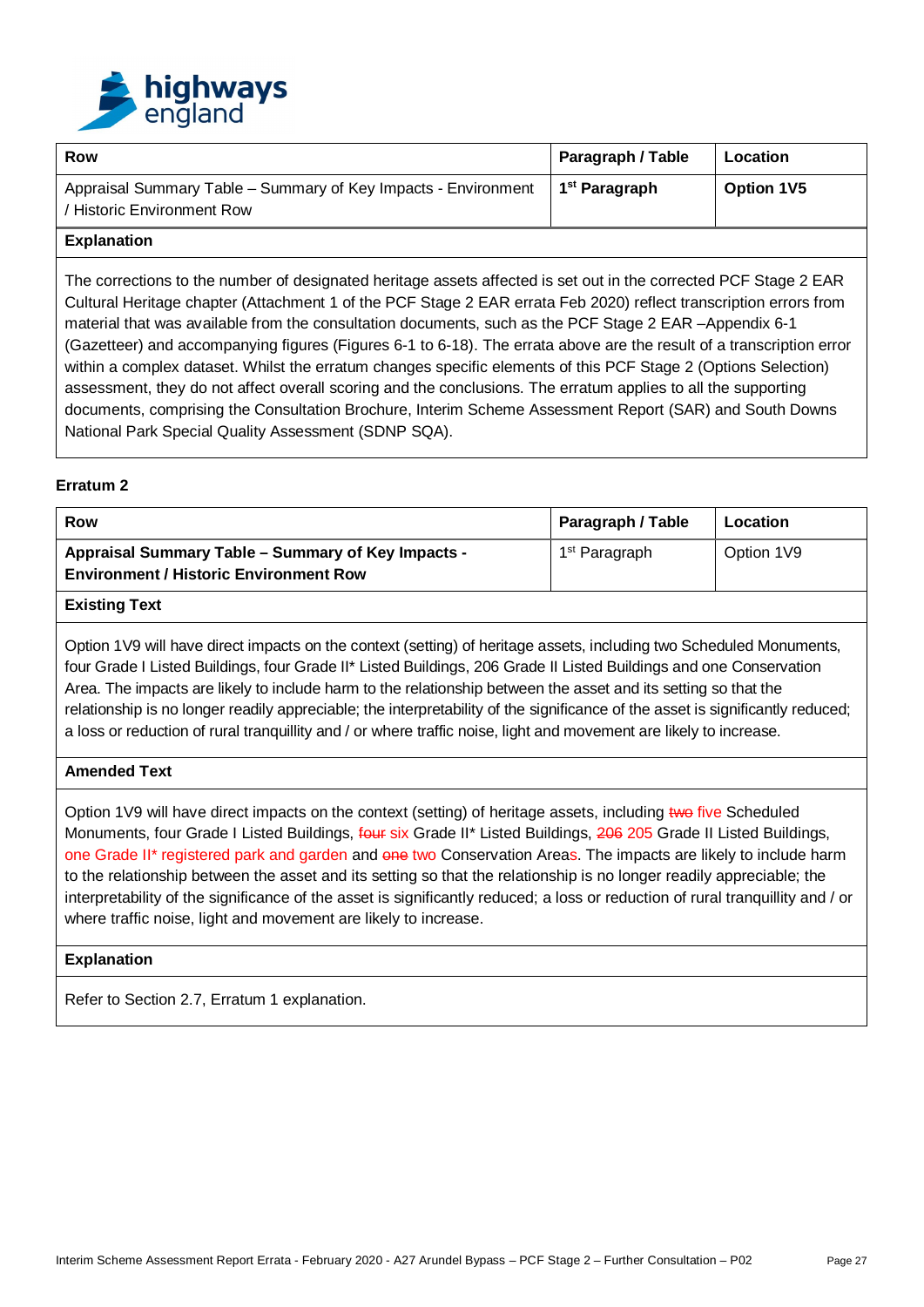

| Row                                                                                                 | Paragraph / Table         | Location   |
|-----------------------------------------------------------------------------------------------------|---------------------------|------------|
| Appraisal Summary Table - Summary of Key Impacts -<br><b>Environment / Historic Environment Row</b> | 1 <sup>st</sup> Paragraph | Option 3V1 |

## **Existing Text**

Option 3V1 will have direct impacts on the context (setting) of heritage assets, including one Scheduled Monument, one Grade II\* Listed Building, seven Grade II Listed Buildings and one Conservation Area. The impacts are likely to include harm to the relationship between the asset and its setting so that the relationship is no longer readily appreciable; the interpretability of the significance of the asset is significantly reduced; a loss or reduction of rural tranquillity and / or where traffic noise, light and movement are likely to increase.

## **Amended Text**

Option 3V1 will have direct impacts on the context (setting) of heritage assets, including one four Scheduled Monuments, one six Grade II\* Listed Buildings, seven 27 Grade II Listed Buildings and one two Conservation Areas. The impacts are likely to include harm to the relationship between the asset and its setting so that the relationship is no longer readily appreciable; the interpretability of the significance of the asset is significantly reduced; a loss or reduction of rural tranquillity and / or where traffic noise, light and movement are likely to increase.

#### **Explanation**

Refer to Section 2.7, Erratum 1 explanation.

## **Erratum 4**

| Row                                                                                                 | Paragraph / Table         | Location      |
|-----------------------------------------------------------------------------------------------------|---------------------------|---------------|
| Appraisal Summary Table – Summary of Key Impacts -<br><b>Environment / Historic Environment Row</b> | 1 <sup>st</sup> Paragraph | Option 4/5AV1 |
| <b>Existing Text</b>                                                                                |                           |               |

Option 4/5V1 will have direct impacts on the context (setting) of one Scheduled Monument, one Grade II\* Listed Building and 22 Grade II Listed Buildings. The impacts are likely to include harm to the relationship between the asset and its setting so that the relationship is no longer readily appreciable; the interpretability of the significance of the asset is significantly reduced; a loss or reduction of rural tranquillity and / or where traffic noise, light and movement are likely to increase.

#### **Amended Text**

Option 4/5V1 will have direct impacts on the context (setting) of one four Scheduled Monuments, one Grade I Listed Building, one three Grade II\* Listed Buildings, and 22 55 Grade II Listed Buildings and four Conservation Areas. The impacts are likely to include harm to the relationship between the asset and its setting so that the relationship is no longer readily appreciable; the interpretability of the significance of the asset is significantly reduced; a loss or reduction of rural tranquillity and / or where traffic noise, light and movement are likely to increase.

#### **Explanation**

Refer to Section 2.7, Erratum 1 explanation.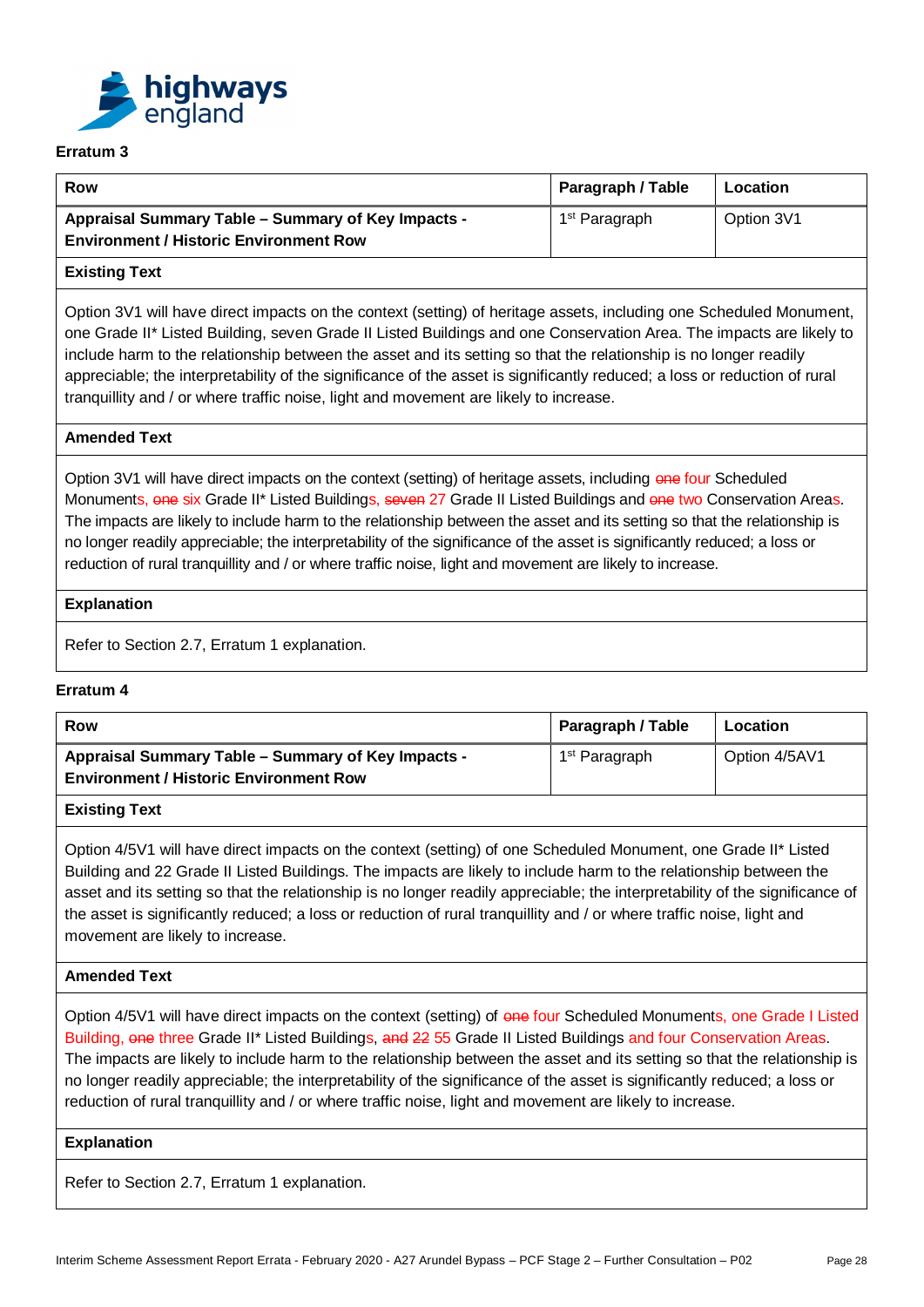

| Row                                                                                                 | Paragraph / Table         | Location      |
|-----------------------------------------------------------------------------------------------------|---------------------------|---------------|
| Appraisal Summary Table – Summary of Key Impacts -<br><b>Environment / Historic Environment Row</b> | 1 <sup>st</sup> Paragraph | Option 4/5AV2 |

## **Existing Text**

Option 4/5AV2 will have direct impacts on the context (setting) of one Scheduled Monument, one Grade II\* Listed Building and 13 Grade II Listed Buildings. The impacts are likely to include harm to the relationship between the asset and its setting so that the relationship is no longer readily appreciable; the interpretability of the significance of the asset is significantly reduced; a loss or reduction of rural tranquillity and / or where traffic noise, light and movement are likely to increase.

## **Amended Text**

Option 4/5AV2 will have direct impacts on the context (setting) of one four Scheduled Monuments, one two Grade II\* Listed Buildings, and 43 54 Grade II Listed Buildings and four Conservation Areas. The impacts are likely to include harm to the relationship between the asset and its setting so that the relationship is no longer readily appreciable; the interpretability of the significance of the asset is significantly reduced; a loss or reduction of rural tranquillity and / or where traffic noise, light and movement are likely to increase.

#### **Explanation**

Refer to Section 2.7, Erratum 1 explanation.

#### **Erratum 6**

| Row                                                                                                 | Paragraph / Table         | Location    |
|-----------------------------------------------------------------------------------------------------|---------------------------|-------------|
| Appraisal Summary Table - Summary of Key Impacts -<br><b>Environment / Historic Environment Row</b> | 1 <sup>st</sup> Paragraph | Option 5BV1 |
| <b>Existing Text</b>                                                                                |                           |             |

Option 5BV1 will have direct impacts on the context (setting) of one Scheduled Monument, one Grade II\* Listed Building, 14 Grade II Listed Buildings and two Conservation Areas. The impacts are likely to include harm to the relationship between the asset and its setting so that the relationship is no longer readily appreciable; the interpretability of the significance of the asset is significantly reduced; a loss or reduction of rural tranquillity and / or where traffic noise, light and movement are likely to increase.

## **Amended Text**

Option 5BV1 will have direct impacts on the context (setting) of one two Scheduled Monuments, one Grade I Listed Building, one three Grade II\* Listed Buildings, 44 63 Grade II Listed Buildings and two five Conservation Areas. The impacts are likely to include harm to the relationship between the asset and its setting so that the relationship is no longer readily appreciable; the interpretability of the significance of the asset is significantly reduced; a loss or reduction of rural tranquillity and / or where traffic noise, light and movement are likely to increase.

#### **Explanation**

Refer to Section 2.7, Erratum 1 explanation.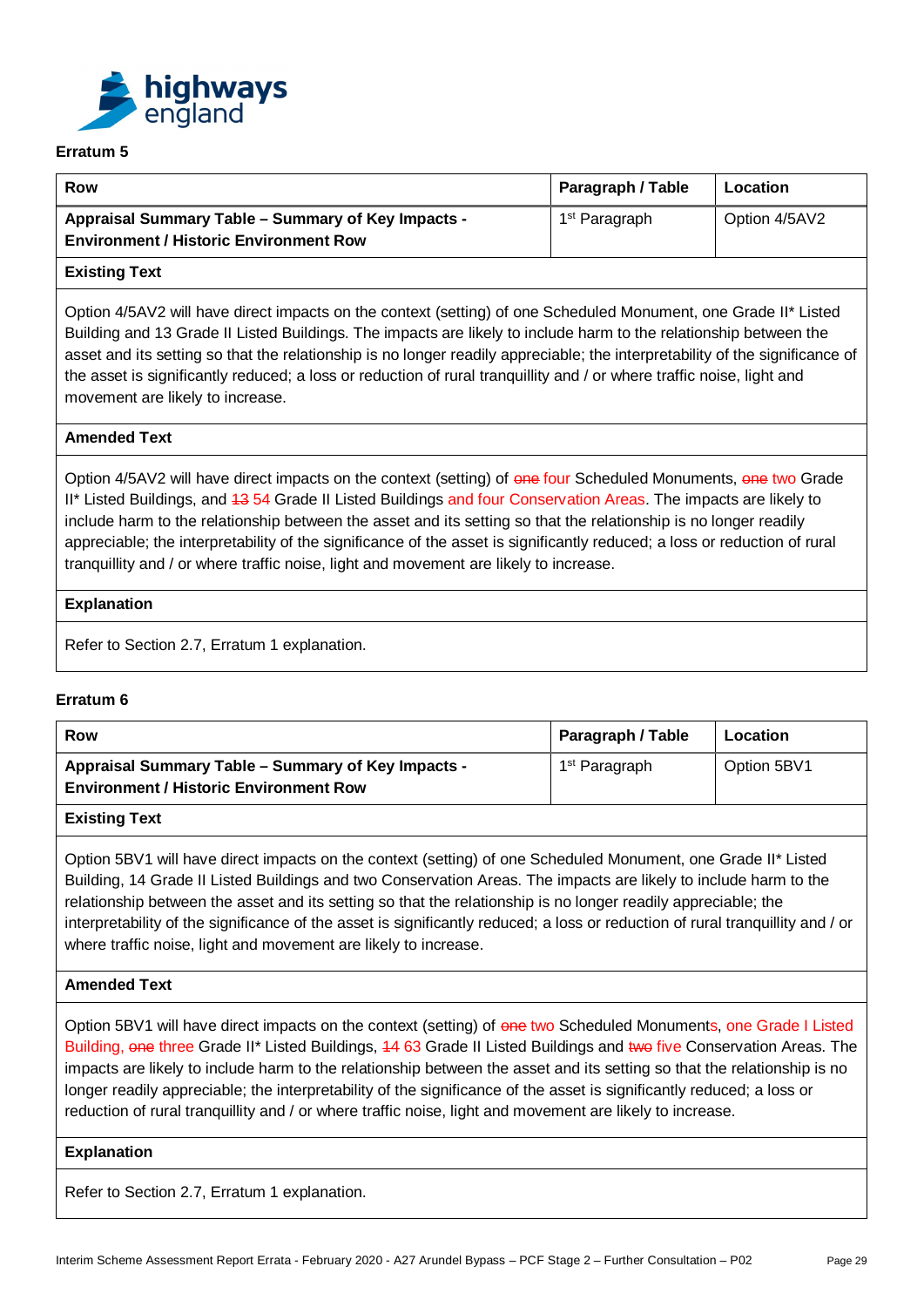

## **2.8. Interim SAR Appendix F: Appraisal Summary Tables (ASTs) – Water Environment**

#### **Erratum 1**

| Row                                                                                             | Paragraph / Table         | <b>Location</b> |
|-------------------------------------------------------------------------------------------------|---------------------------|-----------------|
| Appraisal summary Table - Summary of Key Impacts -<br><b>Environment/ Water Environment Row</b> | 1 <sup>st</sup> Paragraph | Option 5BV1     |

#### **Existing Text**

The route requires the construction of new carriageway within undeveloped land to the west and east of Arundel, crossing several ordinary watercourses and land drains. The option also crosses the River Arun and the Binsted and Tortington Rife. The route option will also cross an EA designated main river Tortington and Binsted Rife and its minor tributaries, which are Lead Local Flood Authority designated ordinary watercourses. These watercourses convey flow to the River Arun.

#### **Amended Text**

The route requires the construction of new carriageway within undeveloped land to the west and east of Arundel, crossing several ordinary watercourses and land drains. The option also crosses the River Arun and the Binsted and Tortington Rife. The route option will also cross an EA designated main river Tortington and Binsted Rife and its minor tributaries, which are Lead Local Flood Authority designated ordinary watercourses. These watercourses convey flow to the River Arun. The Scheme option also crosses ordinary watercourses associated with the tributaries of the Lidsey Rife.

#### **Explanation**

The tributaries of the Lidsey Rife were mapped but not labelled in the PCF Stage 2 EAR (see Figure 13-1). The text did not specifically identify that these tributaries are associated with an EA designated 'main river' known as the Lidsey Rife. The Study Area includes ordinary watercourses in culvert along the existing A27 alignment just west of Yapton lane feeding into minor tributaries of the Lidsey Rife in (see revised version of PCF Stage 2 EAR Figure 13- 1 – provided as Attachment 4 to the PCF Stage 2 EAR Errata document).

Option 5BV1 also crosses a ditch LID\_AQ116 associated with the tributaries of the Lidsey Rife.

The baseline description is correct, but to specifically describe the 'main river', the text has been amended to reflect the two tributaries upstream of the Lidsey Rife. This additional information does not change the conclusions of the overall assessment and conclusions in the PCF Stage 2 EAR.

#### **Erratum 2**

| <b>Row</b>                                                                                                      | Paragraph / Table         | Location           |
|-----------------------------------------------------------------------------------------------------------------|---------------------------|--------------------|
| Appraisal summary Table - Summary of Key Impacts -<br><b>Environment/ Water Environment Row</b>                 | 1 <sup>st</sup> Paragraph | <b>All Options</b> |
| <b>Existing Text</b>                                                                                            |                           |                    |
| Groundwater quality and groundwater flow pathway issues may arise from construction phase activities including, |                           |                    |

(but not limited to) soil stripping, cutting, reducing aquifer overburden and intrusive piled structures. This may consequently create a shorter flow pathway to the groundwater body and increase groundwater vulnerability. With appropriate mitigation measures, the magnitude will be Negligible, and the overall impact will be low significance.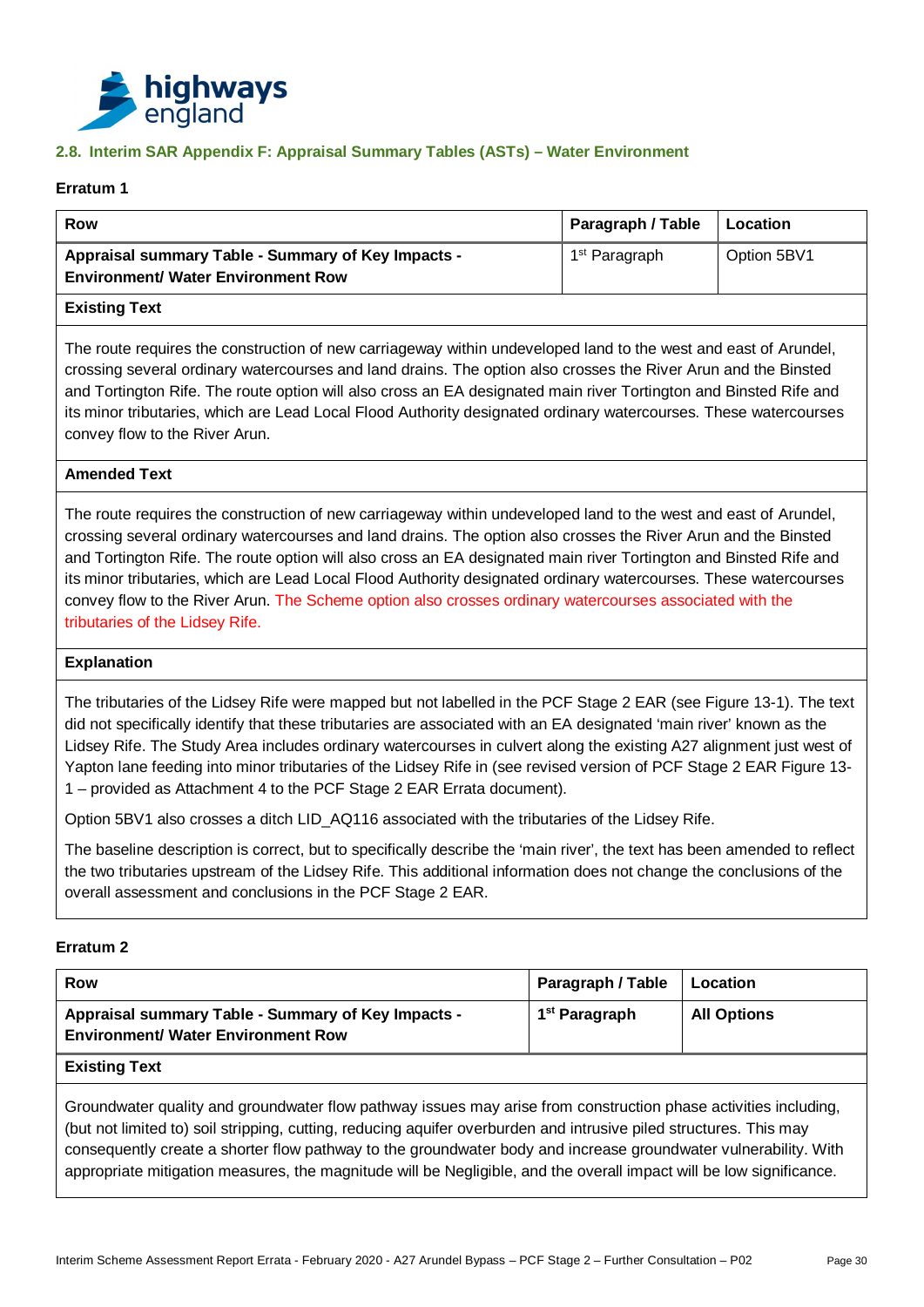

| Row                                                                                             | Paragraph / Table   Location |                    |
|-------------------------------------------------------------------------------------------------|------------------------------|--------------------|
| Appraisal summary Table - Summary of Key Impacts -<br><b>Environment/ Water Environment Row</b> | 1 <sup>st</sup> Paragraph    | <b>All Options</b> |
| <b>Amended Text</b>                                                                             |                              |                    |

Groundwater quality and groundwater flow pathway issues may arise from construction phase activities including, (but not limited to) soil stripping, cutting, reducing aquifer overburden and intrusive piled structures. This may consequently create a shorter flow pathway to the groundwater body and increase groundwater vulnerability. With appropriate mitigation measures, the magnitude will be Negligible, and the overall impact will be insignificant low significance.

#### **Explanation**

This change corrects a minor inconsistency in terminology and applies to all Scheme options. The corrections refer to a matter of low significance and do not affect the overall assessment of the Scheme options.

#### **2.9. Interim Scheme Assessment Report Appendix F – Social Impacts - Accidents**

#### **Erratum 1**

| <b>Section</b>                                                                                                                                      | Paragraph / Table                                                                                                    | Location    |
|-----------------------------------------------------------------------------------------------------------------------------------------------------|----------------------------------------------------------------------------------------------------------------------|-------------|
| <b>Appraisal Summary</b>                                                                                                                            | Quantitative Assessment                                                                                              | All Options |
| <b>Table - Accidents</b>                                                                                                                            |                                                                                                                      |             |
| <b>Existing Text</b>                                                                                                                                |                                                                                                                      |             |
|                                                                                                                                                     | Option 1V5 - Total number of accidents saved 411, and 600 casualties of which fatal, 7, serious, 88, slight 505      |             |
| slight                                                                                                                                              | Option 1V9 - A total of 397 accidents and 562 casualties would be saved. Of the casualties; 6 fatal, 80 serious, 475 |             |
| Option 3V1 - Total number of accidents saved; 379 and casualties saved 548. Of these, 7 fatal, 85 serious, 457<br>slight                            |                                                                                                                      |             |
| Option 4/5AV1 - Total number of accidents saved, 527 and casualties saved, 756. Of these 10 fatal, 106 serious<br>and 640 slight                    |                                                                                                                      |             |
| Option 4/5AV2 - Total number of accidents saved, 727 and number of casualites [SIC] saved, 1,028. Of these 12<br>fatal, 134, serious and 882 slight |                                                                                                                      |             |
| Option 5BV1 - Total number of accidents saved, 676 and number of casualties saved, 954. Of these, 11 fatal, 127<br>serious and 816 slight           |                                                                                                                      |             |
| <b>Amended Text</b>                                                                                                                                 |                                                                                                                      |             |

Option 1V5 - Total number of accidents saved 411, and 600 589 casualties saved of which fatal, 7, serious, 88, slight 505 4 fatal, 85 serious, 500 slight

Option 1V9 - A total of 397 accidents and 562 casualties would be saved. Of the casualties: 6 fatal, 80 serious, 475 slight-Total number of accidents saved 397, and 555 casualties saved of which 4 fatal, 78 serious, 473 slight

Option 3V1 - Total number of accidents saved; 379, and 545 casualties saved 548. Of these, 7 fatal, 85 serious, 457 slight of which 4 fatal, 85 serious, 457 slight